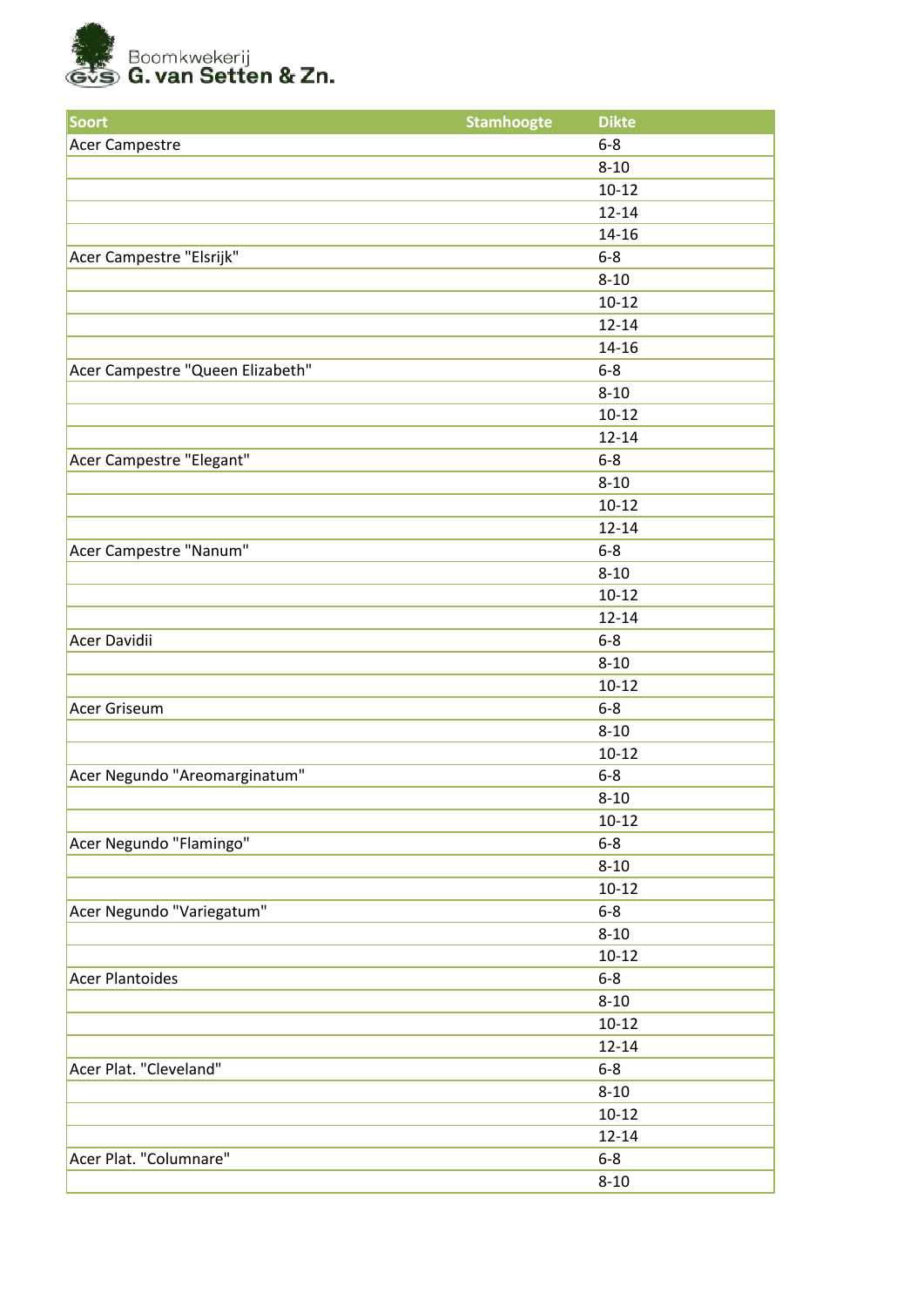

| <b>Soort</b>                   | <b>Stamhoogte</b> | <b>Dikte</b> |
|--------------------------------|-------------------|--------------|
|                                |                   | $10 - 12$    |
|                                |                   | $12 - 14$    |
| Acer Plat. "Crimson King"      |                   | $6-8$        |
|                                |                   | $8 - 10$     |
|                                |                   | $10 - 12$    |
|                                |                   | $12 - 14$    |
|                                |                   | $14 - 16$    |
| Acer Plat. "Crimson Sentry" OV |                   | $6 - 8$      |
|                                |                   | $8 - 10$     |
|                                |                   | $10 - 12$    |
|                                |                   | $12 - 14$    |
| Acer Plat. "Deborah"           |                   | $6-8$        |
|                                |                   | $8 - 10$     |
|                                |                   | $10 - 12$    |
|                                |                   | $12 - 14$    |
| Acer Plat. "Drummondii"        |                   | $6 - 8$      |
|                                |                   | $8 - 10$     |
|                                |                   | $10 - 12$    |
|                                |                   | $12 - 14$    |
| Acer Plat. "Emerald Queen"     |                   | $6-8$        |
|                                |                   | $8 - 10$     |
|                                |                   | $10 - 12$    |
|                                |                   | $12 - 14$    |
|                                |                   | 14-16        |
| Acer Plat. "Farlake's Green"   |                   | $6 - 8$      |
|                                |                   | $8 - 10$     |
|                                |                   | $10 - 12$    |
|                                |                   | $12 - 14$    |
| Acer Plat. "royal Red"         |                   | $6-8$        |
|                                |                   | $8 - 10$     |
|                                |                   | $10 - 12$    |
|                                |                   | $12 - 14$    |
|                                |                   | $14 - 16$    |
| Acer Plat. "Globosum"          | 120 cm            |              |
| Acer Plat. "Globosum"          | 150 cm            |              |
|                                | 180 cm            | $6 - 8$      |
|                                |                   | $8 - 10$     |
|                                |                   | $10 - 12$    |
|                                |                   | $12 - 14$    |
| Acer Plat. "Globosum"          | 200 cm            | $6 - 8$      |
|                                |                   | $8 - 10$     |
|                                |                   | $10 - 12$    |
|                                |                   | $12 - 14$    |
|                                | 220 cm            | $6 - 8$      |
|                                |                   | $8 - 10$     |
|                                |                   | $10 - 12$    |
|                                |                   | $12 - 14$    |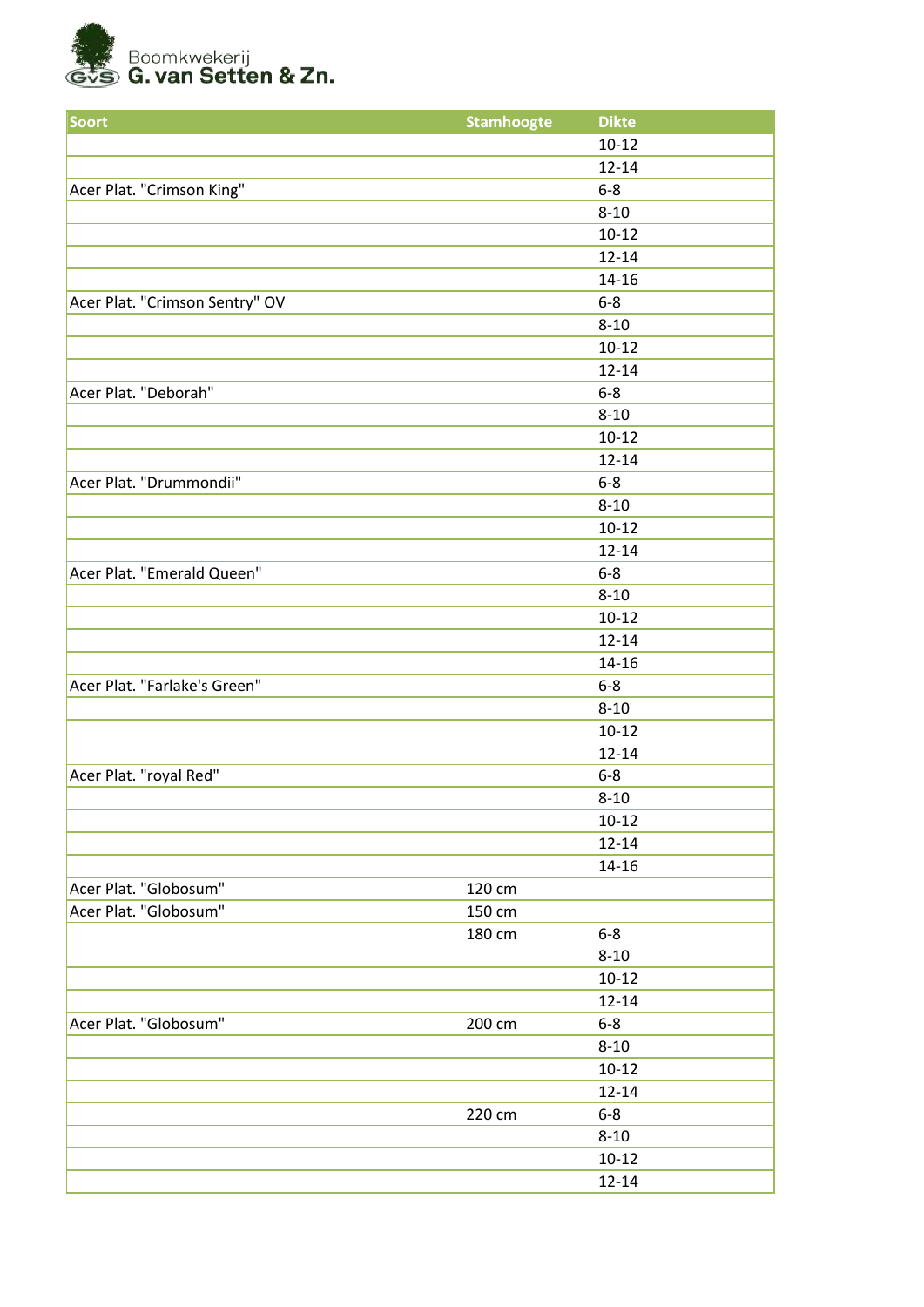

| <b>Soort</b>                       | <b>Stamhoogte</b> | <b>Dikte</b> |
|------------------------------------|-------------------|--------------|
| Acer Pseudoplatanus                |                   | $6 - 8$      |
|                                    |                   | $8 - 10$     |
|                                    |                   | $10 - 12$    |
|                                    |                   | $12 - 14$    |
| Acer Pseud. "Brilliantissimum"     |                   | $6 - 8$      |
|                                    |                   | $8 - 10$     |
|                                    |                   | $10 - 12$    |
| Acer Pseud. "Bruchem"              |                   | $6 - 8$      |
|                                    |                   | $8 - 10$     |
|                                    |                   | $10 - 12$    |
|                                    |                   | $12 - 14$    |
| Acer Pseud. "Leopoldii"            |                   | $6-8$        |
|                                    |                   | $8 - 10$     |
|                                    |                   | $10 - 12$    |
|                                    |                   | $12 - 14$    |
| Acer Pseud. "Rotterdam"            |                   | $6 - 8$      |
|                                    |                   | $8 - 10$     |
|                                    |                   | $10 - 12$    |
|                                    |                   | $12 - 14$    |
| Acer Pseudo. "Negenia"             |                   | $6 - 8$      |
|                                    |                   | $8 - 10$     |
|                                    |                   | $10 - 12$    |
|                                    |                   | $12 - 14$    |
| Acer Pseudo. "Atropureum Spaethii" |                   | $6 - 8$      |
|                                    |                   | $8 - 10$     |
|                                    |                   | $10 - 12$    |
|                                    |                   | $12 - 14$    |
| Acer Pseudo. "Leopoldi"            |                   | $6 - 8$      |
|                                    |                   | $8 - 10$     |
|                                    |                   | $10 - 12$    |
|                                    |                   | $12 - 14$    |
| Acer Pseudo."Worley"               |                   | $6 - 8$      |
|                                    |                   | $8 - 10$     |
|                                    |                   | $10 - 12$    |
|                                    |                   | $12 - 14$    |
| Acer Rubrum                        |                   | $8 - 10$     |
|                                    |                   | $10 - 12$    |
|                                    |                   | $12 - 14$    |
|                                    |                   | $14 - 16$    |
| Acer Saccharinum                   |                   | $6 - 8$      |
|                                    |                   | $8 - 10$     |
|                                    |                   | $10 - 12$    |
|                                    |                   | $12 - 14$    |
| Acer S."Laciniatum Wieri"          |                   | $6 - 8$      |
|                                    |                   | $8 - 10$     |
|                                    |                   | $10 - 12$    |
|                                    |                   | $12 - 14$    |
|                                    |                   |              |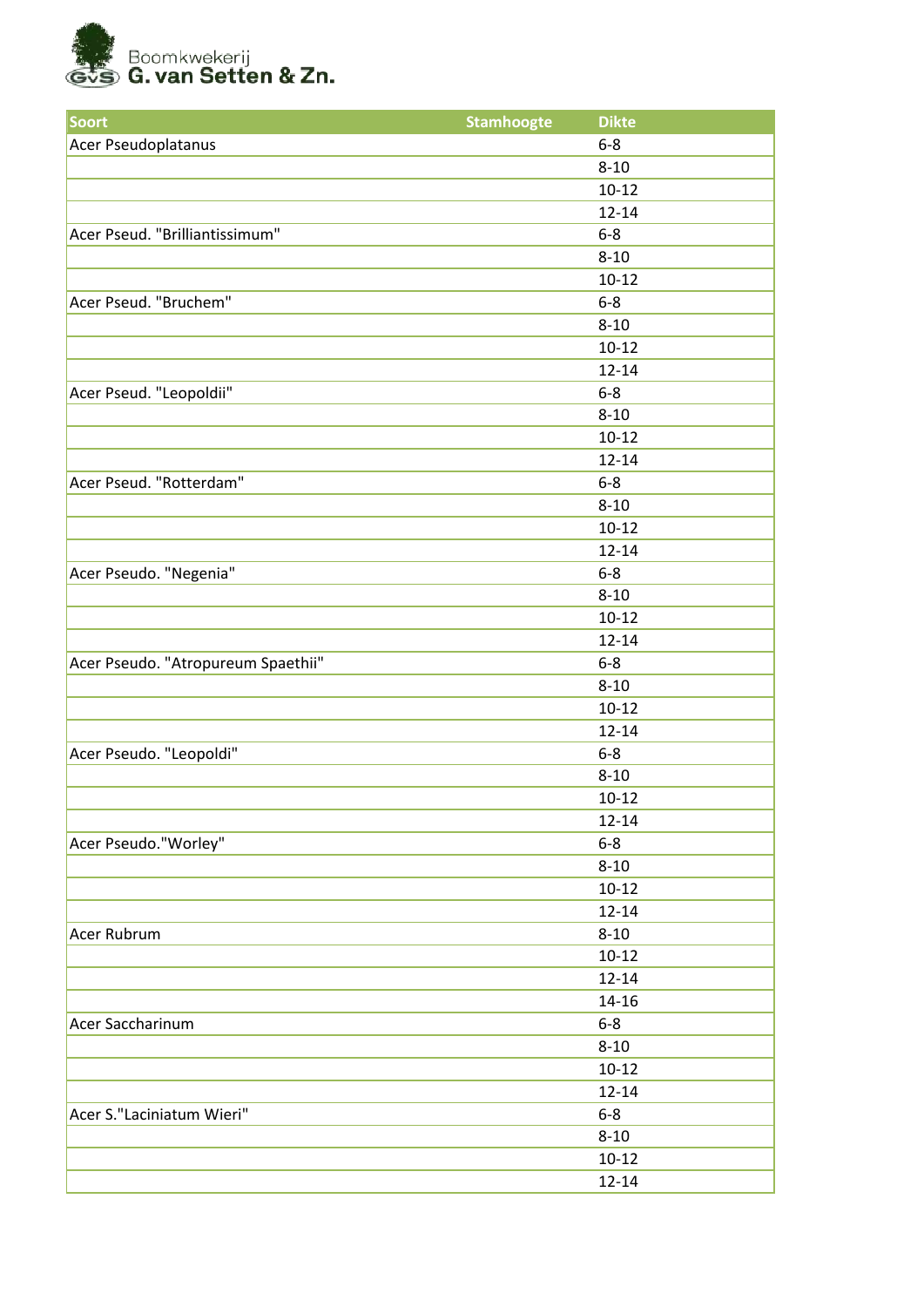

| $6 - 8$<br>$8 - 10$<br>$10 - 12$<br>$12 - 14$<br>200-250<br>$6 - 8$<br>$8 - 10$<br>$10 - 12$<br>$6 - 8$<br>$8 - 10$<br>$10 - 12$<br>$6 - 8$<br>$8 - 10$<br>$10 - 12$<br>$12 - 14$<br>$14 - 16$<br>$6 - 8$<br>$8 - 10$<br>$10 - 12$<br>$6 - 8$<br>$8 - 10$<br>$10 - 12$<br>$12 - 14$<br>$6 - 8$<br>$8 - 10$<br>$10 - 12$<br>$6 - 8$<br>$8 - 10$<br>$10 - 12$<br>$12 - 14$<br>$6 - 8$<br>$8 - 10$<br>$10 - 12$<br>$12 - 14$<br>$6 - 8$<br>$8 - 10$<br>$10 - 12$<br>$12 - 14$<br>$6 - 8$<br>$8 - 10$<br>$10 - 12$ | <b>Soort</b>                     | <b>Stamhoogte</b> | <b>Dikte</b> |
|----------------------------------------------------------------------------------------------------------------------------------------------------------------------------------------------------------------------------------------------------------------------------------------------------------------------------------------------------------------------------------------------------------------------------------------------------------------------------------------------------------------|----------------------------------|-------------------|--------------|
|                                                                                                                                                                                                                                                                                                                                                                                                                                                                                                                | Acer Tataricum subsp.Ginnala     |                   |              |
|                                                                                                                                                                                                                                                                                                                                                                                                                                                                                                                |                                  |                   |              |
|                                                                                                                                                                                                                                                                                                                                                                                                                                                                                                                |                                  |                   |              |
|                                                                                                                                                                                                                                                                                                                                                                                                                                                                                                                |                                  |                   |              |
|                                                                                                                                                                                                                                                                                                                                                                                                                                                                                                                | Aesculus Carnea Briotii          |                   |              |
|                                                                                                                                                                                                                                                                                                                                                                                                                                                                                                                |                                  |                   |              |
|                                                                                                                                                                                                                                                                                                                                                                                                                                                                                                                |                                  |                   |              |
|                                                                                                                                                                                                                                                                                                                                                                                                                                                                                                                |                                  |                   |              |
|                                                                                                                                                                                                                                                                                                                                                                                                                                                                                                                | Aesculus Hip. Baumannii          |                   |              |
|                                                                                                                                                                                                                                                                                                                                                                                                                                                                                                                |                                  |                   |              |
|                                                                                                                                                                                                                                                                                                                                                                                                                                                                                                                |                                  |                   |              |
|                                                                                                                                                                                                                                                                                                                                                                                                                                                                                                                | Aesculus Hippocastanum           |                   |              |
|                                                                                                                                                                                                                                                                                                                                                                                                                                                                                                                |                                  |                   |              |
|                                                                                                                                                                                                                                                                                                                                                                                                                                                                                                                |                                  |                   |              |
|                                                                                                                                                                                                                                                                                                                                                                                                                                                                                                                |                                  |                   |              |
|                                                                                                                                                                                                                                                                                                                                                                                                                                                                                                                |                                  |                   |              |
|                                                                                                                                                                                                                                                                                                                                                                                                                                                                                                                | Ailanthus Altissima              |                   |              |
|                                                                                                                                                                                                                                                                                                                                                                                                                                                                                                                |                                  |                   |              |
|                                                                                                                                                                                                                                                                                                                                                                                                                                                                                                                |                                  |                   |              |
|                                                                                                                                                                                                                                                                                                                                                                                                                                                                                                                | Alnus Glutinosa                  |                   |              |
|                                                                                                                                                                                                                                                                                                                                                                                                                                                                                                                |                                  |                   |              |
|                                                                                                                                                                                                                                                                                                                                                                                                                                                                                                                |                                  |                   |              |
|                                                                                                                                                                                                                                                                                                                                                                                                                                                                                                                |                                  |                   |              |
|                                                                                                                                                                                                                                                                                                                                                                                                                                                                                                                | Alnus Cordata                    |                   |              |
|                                                                                                                                                                                                                                                                                                                                                                                                                                                                                                                |                                  |                   |              |
|                                                                                                                                                                                                                                                                                                                                                                                                                                                                                                                |                                  |                   |              |
|                                                                                                                                                                                                                                                                                                                                                                                                                                                                                                                | Alnus Glutinosa "Laciniata"      |                   |              |
|                                                                                                                                                                                                                                                                                                                                                                                                                                                                                                                |                                  |                   |              |
|                                                                                                                                                                                                                                                                                                                                                                                                                                                                                                                |                                  |                   |              |
|                                                                                                                                                                                                                                                                                                                                                                                                                                                                                                                |                                  |                   |              |
|                                                                                                                                                                                                                                                                                                                                                                                                                                                                                                                | Alnus Incana "Aurea"             |                   |              |
|                                                                                                                                                                                                                                                                                                                                                                                                                                                                                                                |                                  |                   |              |
|                                                                                                                                                                                                                                                                                                                                                                                                                                                                                                                |                                  |                   |              |
|                                                                                                                                                                                                                                                                                                                                                                                                                                                                                                                |                                  |                   |              |
|                                                                                                                                                                                                                                                                                                                                                                                                                                                                                                                | Amelanchier Lamarckii            |                   |              |
|                                                                                                                                                                                                                                                                                                                                                                                                                                                                                                                |                                  |                   |              |
|                                                                                                                                                                                                                                                                                                                                                                                                                                                                                                                |                                  |                   |              |
|                                                                                                                                                                                                                                                                                                                                                                                                                                                                                                                |                                  |                   |              |
|                                                                                                                                                                                                                                                                                                                                                                                                                                                                                                                | Amelanchier Arborea "Robin Hill" |                   |              |
|                                                                                                                                                                                                                                                                                                                                                                                                                                                                                                                |                                  |                   |              |
|                                                                                                                                                                                                                                                                                                                                                                                                                                                                                                                |                                  |                   |              |
| $12 - 14$                                                                                                                                                                                                                                                                                                                                                                                                                                                                                                      |                                  |                   |              |
| Betula Pendula<br>$6 - 8$                                                                                                                                                                                                                                                                                                                                                                                                                                                                                      |                                  |                   |              |
| $8 - 10$                                                                                                                                                                                                                                                                                                                                                                                                                                                                                                       |                                  |                   |              |
| $10 - 12$                                                                                                                                                                                                                                                                                                                                                                                                                                                                                                      |                                  |                   |              |
| $12 - 14$                                                                                                                                                                                                                                                                                                                                                                                                                                                                                                      |                                  |                   |              |
| $14 - 16$                                                                                                                                                                                                                                                                                                                                                                                                                                                                                                      |                                  |                   |              |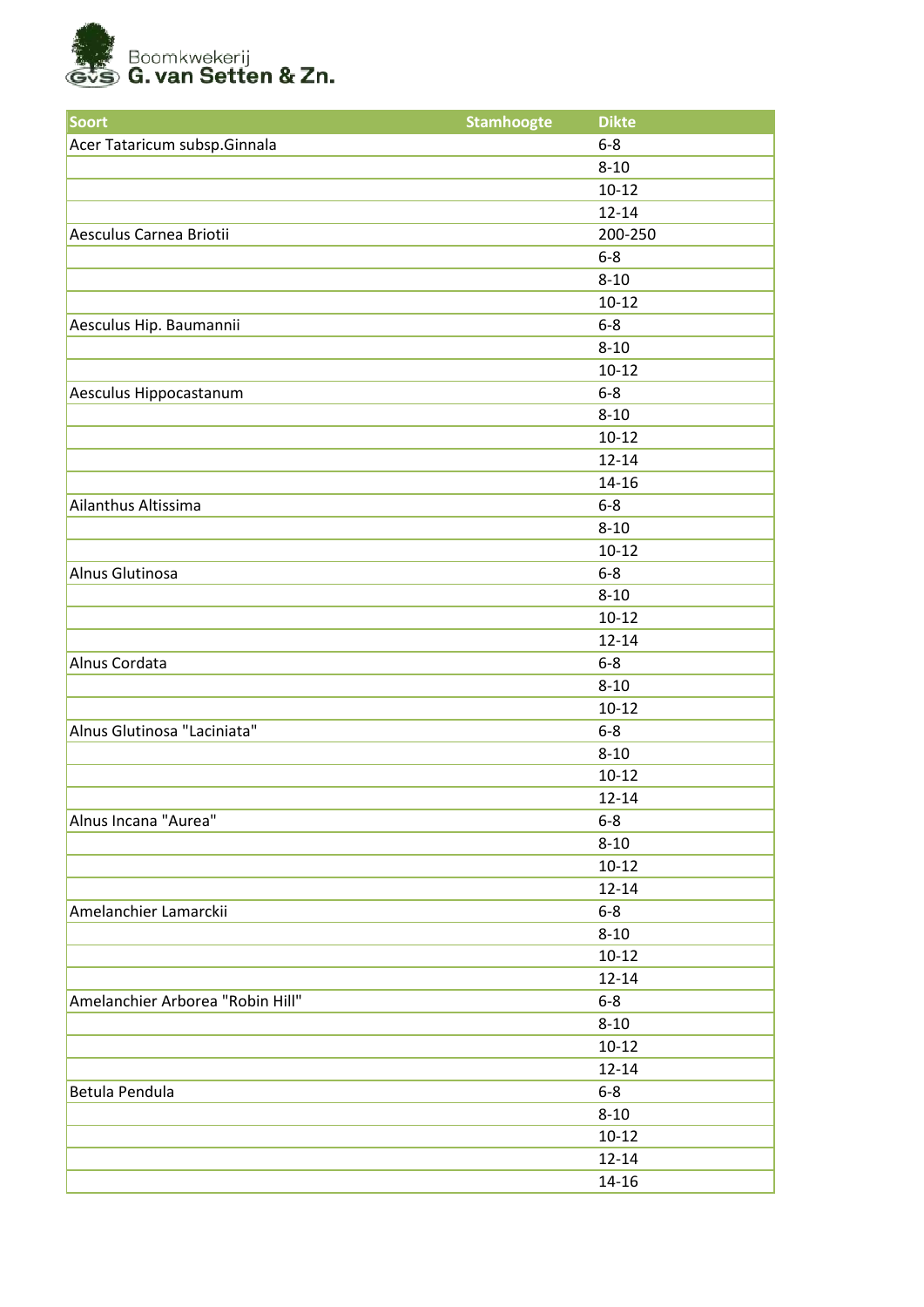

| Soort                          | <b>Stamhoogte</b> | <b>Dikte</b> |
|--------------------------------|-------------------|--------------|
| Betula Pendula "Youngii"       |                   | $6 - 8$      |
|                                |                   | $8 - 10$     |
|                                |                   | $10 - 12$    |
| Betula albo. Fascination       |                   | $6 - 8$      |
|                                |                   | $8 - 10$     |
|                                |                   | $10 - 12$    |
|                                |                   | $12 - 14$    |
| <b>Betula Utilis</b>           |                   | $6 - 8$      |
|                                |                   | $8 - 10$     |
|                                |                   | $10 - 12$    |
|                                |                   | $12 - 14$    |
| Betula Pendula "Tristis"       |                   | $6 - 8$      |
|                                |                   | $8 - 10$     |
|                                |                   | $10 - 12$    |
| Betula Pendula "Laciniata"     |                   | $6 - 8$      |
|                                |                   | $8 - 10$     |
|                                |                   | $10 - 12$    |
|                                |                   | $12 - 14$    |
| Betula Ermanii "Holland"       |                   | $6 - 8$      |
|                                |                   | $8 - 10$     |
|                                |                   | $10 - 12$    |
|                                |                   | $12 - 14$    |
| Betula Utilis "Jacquemontii"   |                   | $6 - 8$      |
|                                |                   | $8 - 10$     |
|                                |                   | $10 - 12$    |
|                                |                   | $12 - 14$    |
| Betula Utilis "Doorenbos"      |                   | $6 - 8$      |
|                                |                   | $8 - 10$     |
|                                |                   | $10 - 12$    |
|                                |                   | $12 - 14$    |
| Betula Nigra                   |                   | $6 - 8$      |
|                                |                   | $8 - 10$     |
|                                |                   | $10 - 12$    |
|                                |                   | $12 - 14$    |
| <b>Betula Pubescens</b>        |                   | $6-8$        |
|                                |                   | $8 - 10$     |
|                                |                   | $10-12$      |
|                                |                   | $12 - 14$    |
| Betula Papyrifera              |                   | $6 - 8$      |
|                                |                   | $8 - 10$     |
|                                |                   | $10 - 12$    |
|                                |                   | $12 - 14$    |
| Caragana Arborescens "Pendula" | 120 cm            |              |
| Carpinus Betulus               |                   | $6 - 8$      |
|                                |                   | $8 - 10$     |
|                                |                   | $10 - 12$    |
|                                |                   | $12 - 14$    |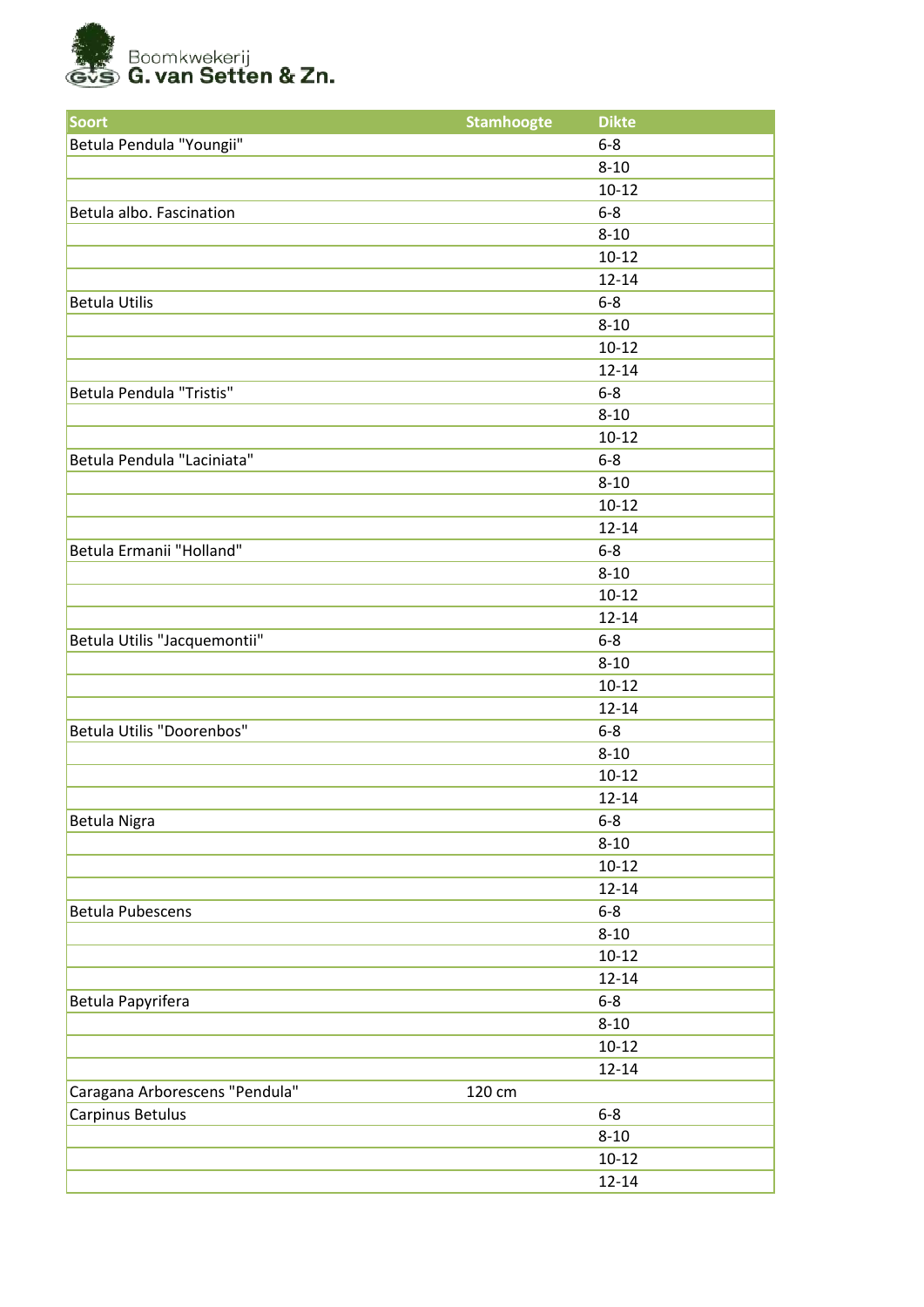

| <b>Soort</b>                      | <b>Stamhoogte</b> | <b>Dikte</b> |
|-----------------------------------|-------------------|--------------|
|                                   |                   | $14 - 16$    |
| Carpinus Betulus "Fastigiata"     |                   | $6 - 8$      |
|                                   |                   | $8 - 10$     |
|                                   |                   | $10 - 12$    |
|                                   |                   | $12 - 14$    |
|                                   |                   | $14 - 16$    |
| Carpinus Betulus "Frans Fontaine" |                   | $6 - 8$      |
|                                   |                   | $8 - 10$     |
|                                   |                   | $10 - 12$    |
|                                   |                   | $12 - 14$    |
|                                   |                   | $14 - 16$    |
| Castanea Sativa                   |                   | $6-8$        |
|                                   |                   | $8 - 10$     |
|                                   |                   | $10 - 12$    |
| Catalpa Bignonioides              |                   | $6 - 8$      |
|                                   |                   | $8 - 10$     |
|                                   |                   | $10 - 12$    |
| Catalpa Bignonioides "Nana"       | 180 cm            | $6 - 8$      |
|                                   |                   | $8 - 10$     |
|                                   |                   | $10 - 12$    |
|                                   |                   | $12 - 14$    |
|                                   | 200 cm            | $6 - 8$      |
|                                   |                   | $8 - 10$     |
|                                   |                   | $10 - 12$    |
|                                   |                   | $12 - 14$    |
|                                   | 220 cm            | $6 - 8$      |
|                                   |                   | $8 - 10$     |
|                                   |                   | $10 - 12$    |
|                                   |                   | $12 - 14$    |
| Cercidiphyllum Japonicum          |                   | $6 - 8$      |
|                                   |                   | $8 - 10$     |
|                                   |                   | $10 - 12$    |
|                                   |                   | $12 - 14$    |
| Cercis Siliquastrum               |                   | $6 - 8$      |
|                                   |                   | $8 - 10$     |
|                                   |                   | $10 - 12$    |
|                                   |                   | $12 - 14$    |
| Cornus Mas                        |                   | $6 - 8$      |
|                                   |                   | $8 - 10$     |
|                                   |                   | $10 - 12$    |
|                                   |                   | $12 - 14$    |
| Corylus Colurna                   |                   | $6 - 8$      |
|                                   |                   | $8 - 10$     |
|                                   |                   | $10 - 12$    |
|                                   |                   | $12 - 14$    |
| Crataegus Laevigata "Plena"       |                   | $6 - 8$      |
|                                   |                   | $8 - 10$     |
|                                   |                   |              |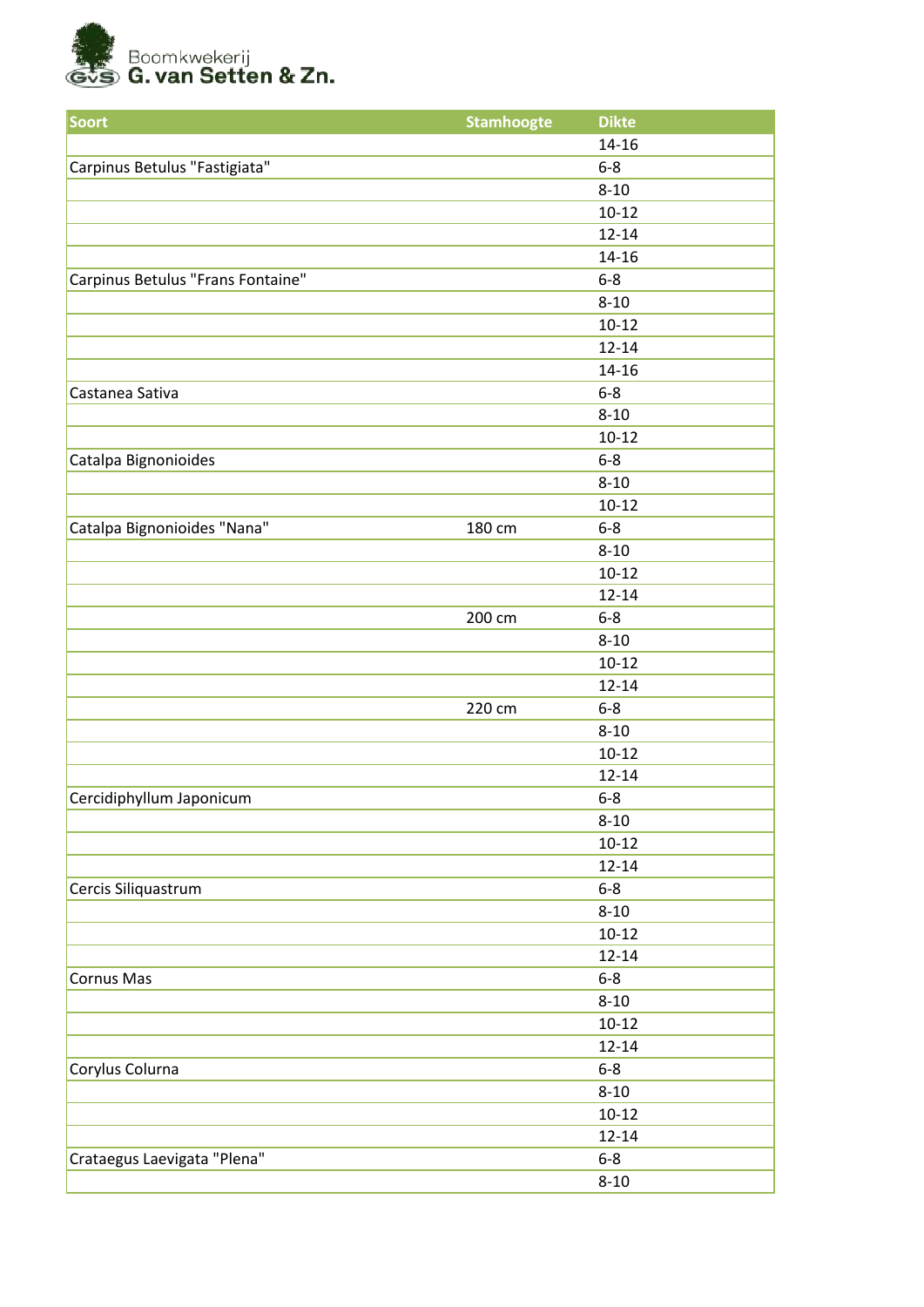

| <b>Soort</b>                        | <b>Stamhoogte</b> | <b>Dikte</b> |
|-------------------------------------|-------------------|--------------|
|                                     |                   | $10-12$      |
|                                     |                   | $12 - 14$    |
| Crataegus Lavalleei Carrieri        |                   | $6 - 8$      |
|                                     |                   | $8 - 10$     |
|                                     |                   | $10 - 12$    |
|                                     |                   | $12 - 14$    |
| Crataegus Persimilles "Splendens"   |                   | $6 - 8$      |
|                                     |                   | $8 - 10$     |
|                                     |                   | $10 - 12$    |
|                                     |                   | $12 - 14$    |
| Crataegus Monogyna                  |                   | $6 - 8$      |
|                                     |                   | $8 - 10$     |
|                                     |                   | $10 - 12$    |
|                                     |                   | $12 - 14$    |
|                                     |                   | 14-16        |
| Crataegus Monogyna "Stricta"        |                   | $6 - 8$      |
|                                     |                   | $8 - 10$     |
|                                     |                   | $10 - 12$    |
|                                     |                   | $12 - 14$    |
| Crategus Laevigata "Paul's Scarlet" |                   | $6 - 8$      |
|                                     |                   | $8 - 10$     |
|                                     |                   | $10 - 12$    |
|                                     |                   | $12 - 14$    |
| Crataegus Monogyna "Compacta"       |                   | $6 - 8$      |
|                                     |                   | $8 - 10$     |
|                                     |                   | $10 - 12$    |
|                                     |                   | $12 - 14$    |
| Davidia Involucrata                 |                   | $6 - 8$      |
|                                     |                   | $8 - 10$     |
|                                     |                   | $10 - 12$    |
|                                     |                   | $12 - 14$    |
| Fagus Sylvatica                     |                   | $6 - 8$      |
|                                     |                   | $8 - 10$     |
|                                     |                   | $10 - 12$    |
|                                     |                   | $12 - 14$    |
| Fagus Sylvatica "Aspleniifolia"     |                   | $6 - 8$      |
|                                     |                   | $8 - 10$     |
|                                     |                   | $10 - 12$    |
|                                     |                   | $12 - 14$    |
| Fagus Sylvatica "Atropunicea"       |                   | $6 - 8$      |
|                                     |                   | $8 - 10$     |
|                                     |                   | $10 - 12$    |
|                                     |                   | $12 - 14$    |
| Fagus Sylvatica "Black Swan"        |                   | $6 - 8$      |
|                                     |                   | $8 - 10$     |
|                                     |                   | $10 - 12$    |
|                                     |                   | $12 - 14$    |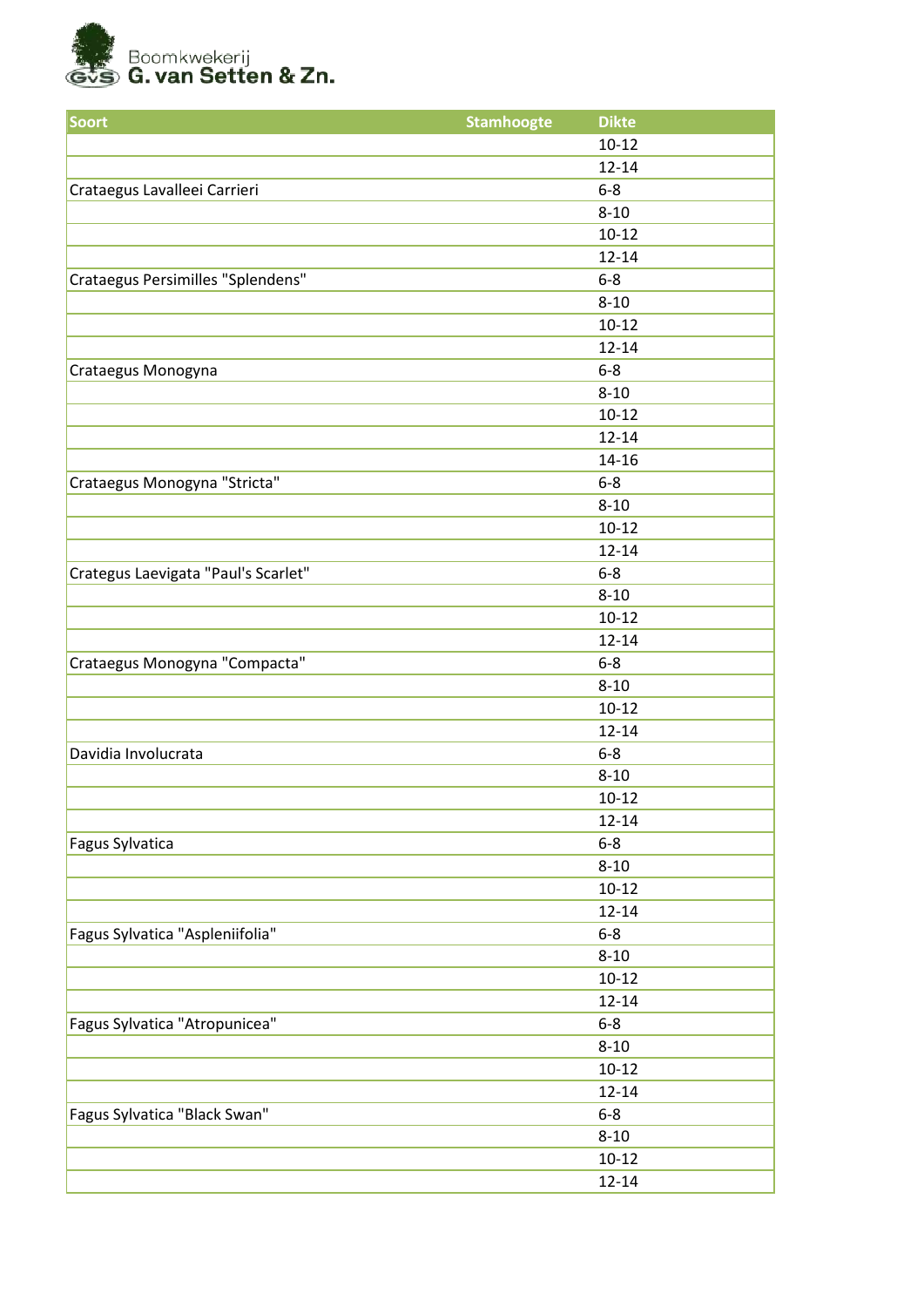

| <b>Soort</b>                         | <b>Stamhoogte</b> | <b>Dikte</b> |
|--------------------------------------|-------------------|--------------|
| Fagus Sylvatica "Dawijck"            |                   | $6 - 8$      |
|                                      |                   | $8 - 10$     |
|                                      |                   | $10 - 12$    |
|                                      |                   | $12 - 14$    |
| Fagus Sylvatica "Dawijck Gold"       |                   | $6-8$        |
|                                      |                   | $8 - 10$     |
|                                      |                   | $10 - 12$    |
|                                      |                   | $12 - 14$    |
| Fagus Sylvatica "Dawijck Purple"     |                   | $6 - 8$      |
|                                      |                   | $8 - 10$     |
|                                      |                   | $10 - 12$    |
|                                      |                   | $12 - 14$    |
| Fagus Sylvatica "Pendula"            |                   | $6 - 8$      |
|                                      |                   | $8 - 10$     |
|                                      |                   | $10 - 12$    |
|                                      |                   | $12 - 14$    |
| Fagus Sylvatica "Purple Fountain"    |                   | $6 - 8$      |
|                                      |                   | $8 - 10$     |
|                                      |                   | $10 - 12$    |
|                                      |                   | $12 - 14$    |
| Fagus Sylvatica "Purpurea Pendula"   |                   | $6 - 8$      |
|                                      |                   | $8 - 10$     |
|                                      |                   | $10 - 12$    |
|                                      |                   | $12 - 14$    |
| Fraxinus Angustifolia "Raywood"      |                   | $6 - 8$      |
|                                      |                   | $8 - 10$     |
|                                      |                   | $10 - 12$    |
|                                      |                   | $12 - 14$    |
| <b>Fraxinus Exelsior</b>             |                   | $6 - 8$      |
|                                      |                   | $8 - 10$     |
|                                      |                   | $10 - 12$    |
|                                      |                   | $12 - 14$    |
| Fraxinus Exelsior "Westhof's Glorie" |                   | $6 - 8$      |
|                                      |                   | $8 - 10$     |
|                                      |                   | $10 - 12$    |
|                                      |                   | $12 - 14$    |
| Fraxinus Excelsior "Altena"          |                   | $6 - 8$      |
|                                      |                   | $8 - 10$     |
|                                      |                   | $10 - 12$    |
|                                      |                   | $12 - 14$    |
| Fraxinus Excelsior "Jaspidea"        |                   | $6 - 8$      |
|                                      |                   | $8 - 10$     |
|                                      |                   | $10 - 12$    |
|                                      |                   | $12 - 14$    |
| <b>Fraxinus Ornus</b>                |                   | $6-8$        |
|                                      |                   | $8 - 10$     |
|                                      |                   | $10 - 12$    |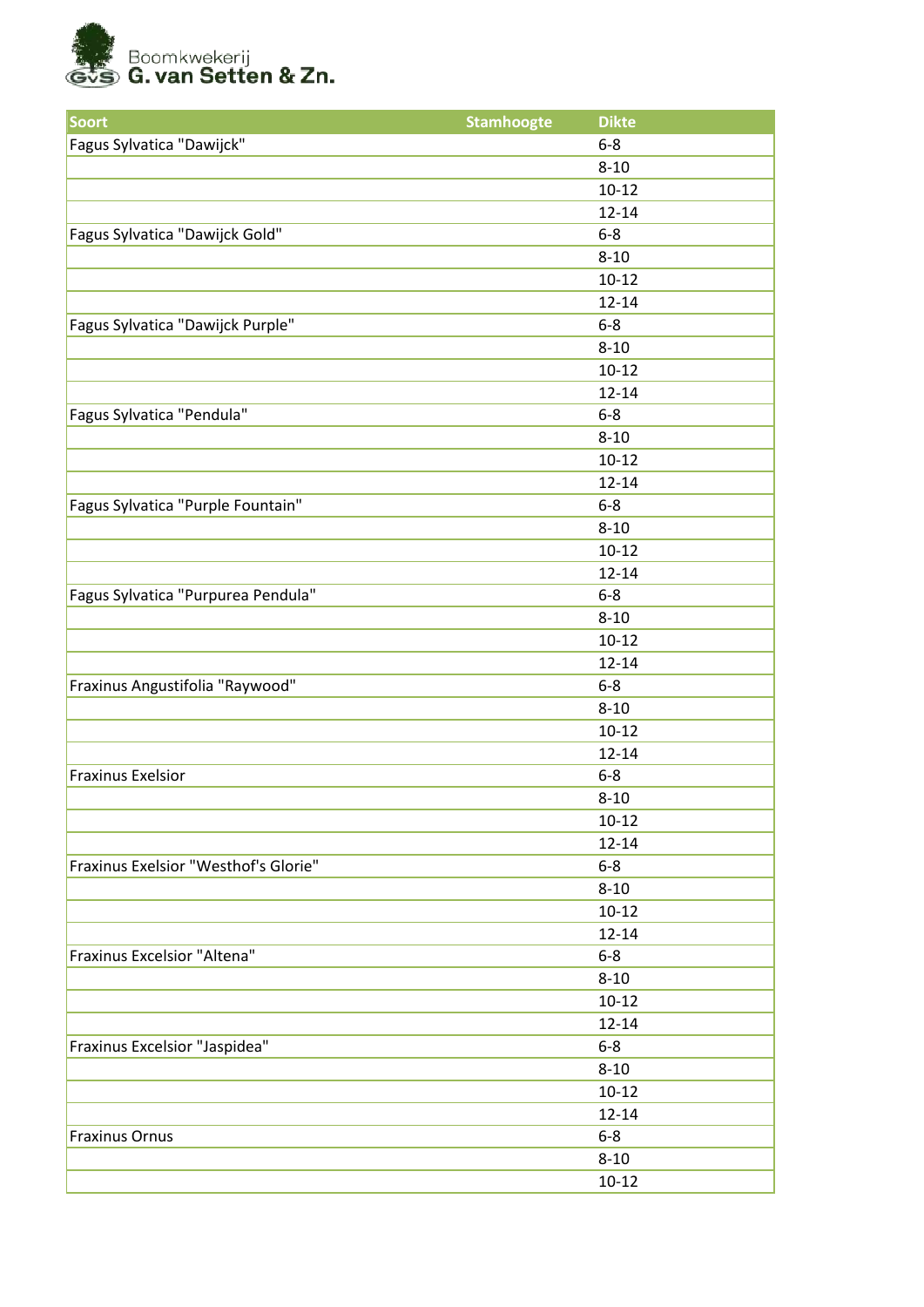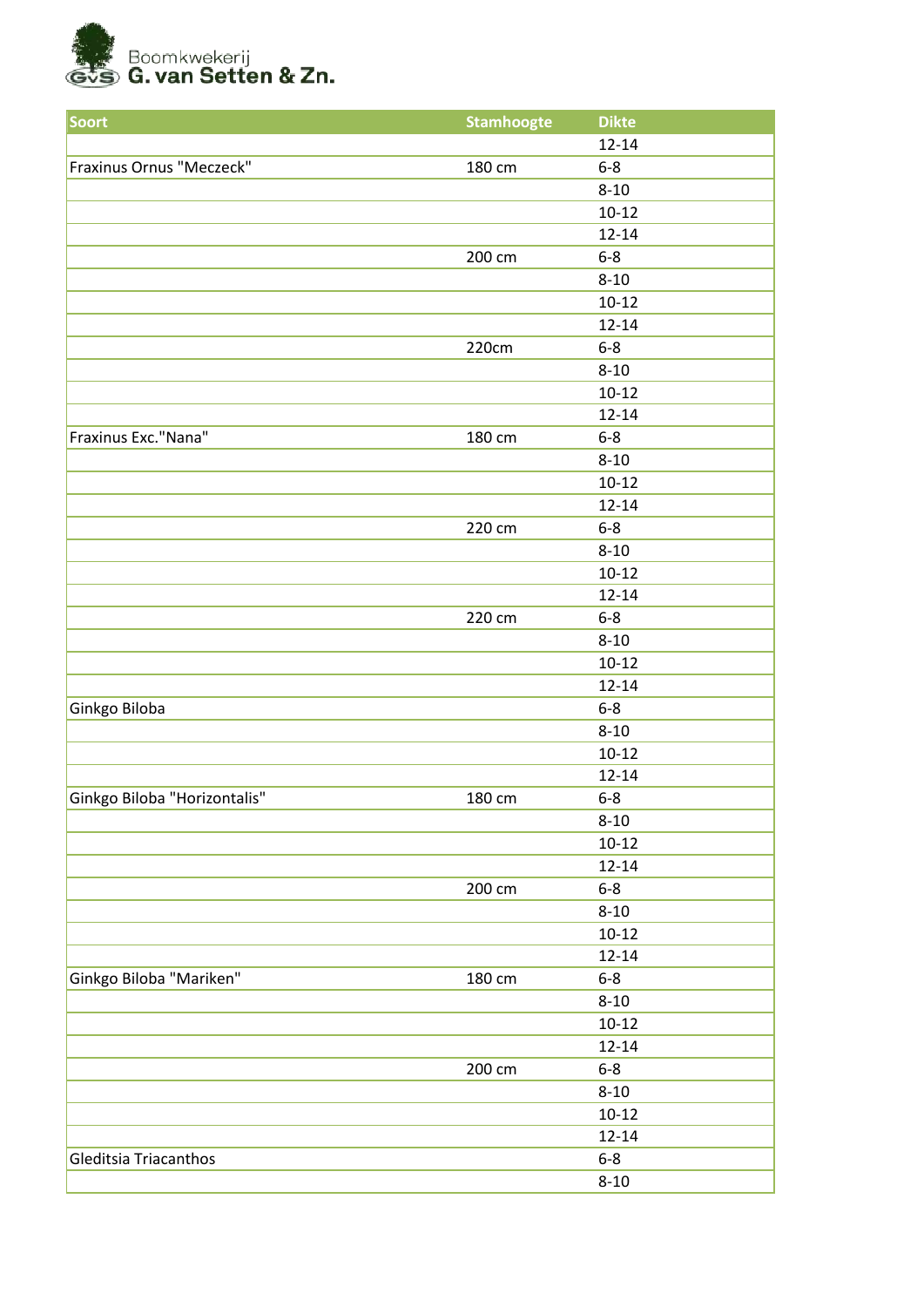

| <b>Soort</b>                | <b>Stamhoogte</b> | <b>Dikte</b> |
|-----------------------------|-------------------|--------------|
|                             |                   | $10 - 12$    |
|                             |                   | $12 - 14$    |
| Gleditsia Triac. "Inermis"  |                   | $6-8$        |
|                             |                   | $8 - 10$     |
|                             |                   | $10 - 12$    |
|                             |                   | $12 - 14$    |
| Gleditsia Triac. "Sunburst" |                   | $6 - 8$      |
|                             |                   | $8 - 10$     |
|                             |                   | $10 - 12$    |
|                             |                   | $12 - 14$    |
| Gleditsia Triac. "Skyline"  |                   | $6 - 8$      |
|                             |                   | $8 - 10$     |
|                             |                   | $10 - 12$    |
|                             |                   | $12 - 14$    |
| Juglans Regia               |                   | $6 - 8$      |
|                             |                   | $8 - 10$     |
|                             |                   | $10 - 12$    |
|                             |                   | $12 - 14$    |
| Juglans Regia "Broadview"   |                   | $6 - 8$      |
|                             |                   | $8 - 10$     |
|                             |                   | $10 - 12$    |
|                             |                   | $12 - 14$    |
| Juglans Regia "Buccaneer"   |                   | $6 - 8$      |
|                             |                   | $8 - 10$     |
|                             |                   | $10 - 12$    |
|                             |                   | $12 - 14$    |
| Juglans Nigra               |                   | $6 - 8$      |
|                             |                   | $8 - 10$     |
|                             |                   | $10 - 12$    |
|                             |                   | $12 - 14$    |
| Koelreuteria Paniculata     |                   | $6 - 8$      |
|                             |                   | $8 - 10$     |
|                             |                   | $10 - 12$    |
|                             |                   | $12 - 14$    |
| Laburnum Watereri           |                   | $6 - 8$      |
|                             |                   | $8 - 10$     |
|                             |                   | $10 - 12$    |
|                             |                   | $12 - 14$    |
| Laburnm Anagyroides         |                   | $6 - 8$      |
|                             |                   | $8 - 10$     |
|                             |                   | $10 - 12$    |
| Laburnum Watereri "Vossii"  | halfstam          | $6 - 8$      |
|                             |                   | $8 - 10$     |
|                             |                   | $10 - 12$    |
|                             |                   | $12 - 14$    |
| Liquidambar Styraciflua     |                   | $6 - 8$      |
|                             |                   | $8 - 10$     |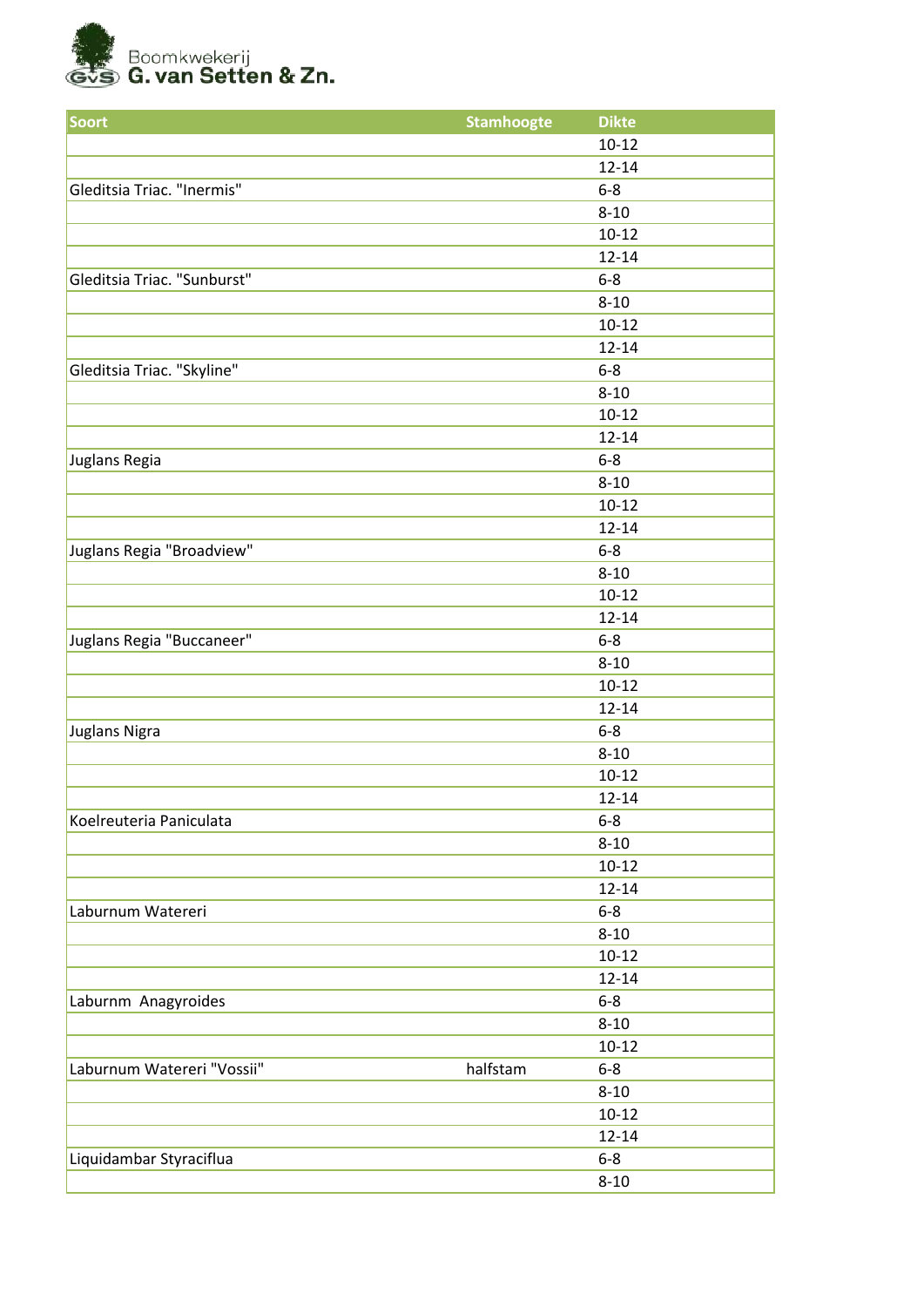

| Soort                                 | <b>Stamhoogte</b> | <b>Dikte</b> |
|---------------------------------------|-------------------|--------------|
|                                       |                   | $10 - 12$    |
|                                       |                   | $12 - 14$    |
| Liquidambar Styr. "Worplesdon"        |                   | $6 - 8$      |
|                                       |                   | $8 - 10$     |
|                                       |                   | $10 - 12$    |
|                                       |                   | $12 - 14$    |
| Liquidambar Styr. "Gum Ball"          |                   | $6 - 8$      |
|                                       |                   | $8 - 10$     |
|                                       |                   | $10 - 12$    |
|                                       |                   | $12 - 14$    |
| Liquidambar Styr. "Silver King"       |                   | $6 - 8$      |
|                                       |                   | $8 - 10$     |
|                                       |                   | $10 - 12$    |
|                                       |                   | $12 - 14$    |
| Liquidambar Styr. "Varigata"          |                   | $6 - 8$      |
|                                       |                   | $8 - 10$     |
|                                       |                   | $10 - 12$    |
|                                       |                   | $12 - 14$    |
| Lirodendron Tulipifera                |                   | $6 - 8$      |
|                                       |                   | $8 - 10$     |
|                                       |                   | $10 - 12$    |
|                                       |                   | $12 - 14$    |
| Liriodendron Tulipifera "Fastigiatum" |                   | $6 - 8$      |
|                                       |                   | $8 - 10$     |
|                                       |                   | $10 - 12$    |
|                                       |                   | $12 - 14$    |
| Magnolia "Galaxy"                     |                   | $6 - 8$      |
|                                       |                   | $8 - 10$     |
|                                       |                   | $10 - 12$    |
|                                       |                   | $12 - 14$    |
| Magnolia "Heaven Scent"               |                   | $6 - 8$      |
|                                       |                   | $8 - 10$     |
|                                       |                   | $10-12$      |
|                                       |                   | $12 - 14$    |
| Magnolia "Kobus"                      |                   | $6-8$        |
|                                       |                   | $8 - 10$     |
|                                       |                   | $10 - 12$    |
|                                       |                   | $12 - 14$    |
| Magnolia "Sieboldii"                  |                   | $6 - 8$      |
|                                       |                   | $8 - 10$     |
|                                       |                   | $10 - 12$    |
|                                       |                   | $12 - 14$    |
| Magnolia "Soulangeana"                |                   | $6 - 8$      |
|                                       |                   | $8 - 10$     |
|                                       |                   | $10 - 12$    |
|                                       |                   | $12 - 14$    |
| Magnolia "Spectrum"                   |                   | $6 - 8$      |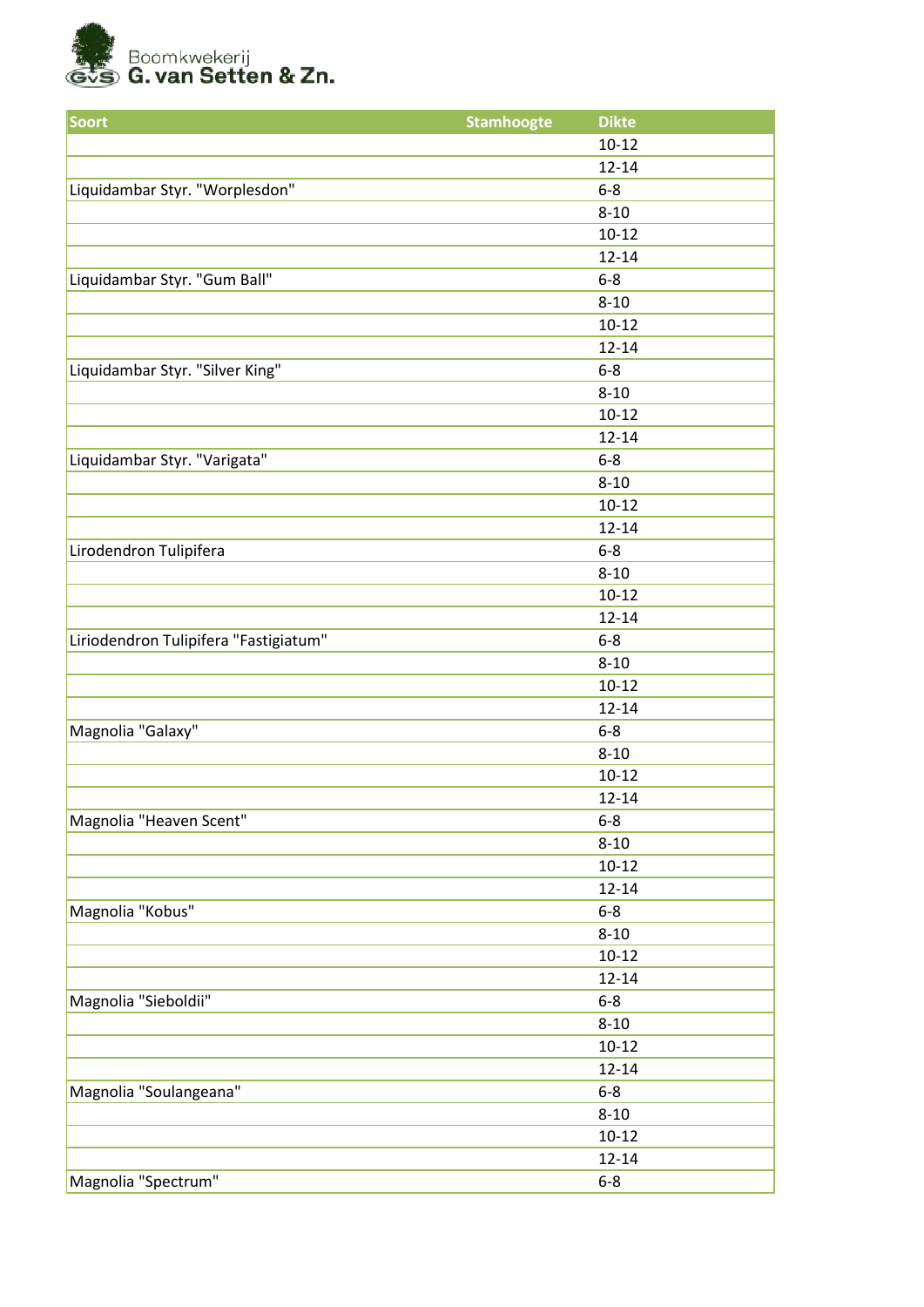

| <b>Soort</b>            | <b>Stamhoogte</b> | <b>Dikte</b> |
|-------------------------|-------------------|--------------|
|                         |                   | $8 - 10$     |
|                         |                   | $10 - 12$    |
|                         |                   | $12 - 14$    |
| Magnolia "Susan"        |                   | $6 - 8$      |
|                         |                   | $8 - 10$     |
|                         |                   | $10 - 12$    |
|                         |                   | $12 - 14$    |
| Magnolia "Yellow River" |                   | $6-8$        |
|                         |                   | $8 - 10$     |
|                         |                   | $10 - 12$    |
|                         |                   | $12 - 14$    |
| Malus "Rudolf"          |                   | $6 - 8$      |
|                         |                   | $8 - 10$     |
|                         |                   | $10 - 12$    |
|                         |                   | $12 - 14$    |
| Malus "Tschonoskii"     |                   | $6-8$        |
|                         |                   | $8 - 10$     |
|                         |                   | $10 - 12$    |
|                         |                   | $12 - 14$    |
| Malus "Toringo"         |                   | $6 - 8$      |
|                         |                   | $8 - 10$     |
|                         |                   | $10 - 12$    |
|                         |                   | $12 - 14$    |
| Malus "Evereste"        |                   | $6 - 8$      |
|                         |                   | $8 - 10$     |
|                         |                   | $10 - 12$    |
|                         |                   | $12 - 14$    |
| Malus "Red Sentinel"    |                   | $6 - 8$      |
|                         |                   | $8 - 10$     |
|                         |                   | $10 - 12$    |
|                         |                   | $12 - 14$    |
| Malus "Sylvestris"      |                   | $6 - 8$      |
|                         |                   | $8 - 10$     |
|                         |                   | $10 - 12$    |
|                         |                   | $12 - 14$    |
| Malus "Golden Hornet"   |                   | $6 - 8$      |
|                         |                   | $8 - 10$     |
|                         |                   | $10 - 12$    |
|                         |                   | $12 - 14$    |
| Malu "Gorgeous"         |                   | $6 - 8$      |
|                         |                   | $8 - 10$     |
|                         |                   | $10 - 12$    |
|                         |                   | $12 - 14$    |
| Malu " Red Jade"        |                   | $6 - 8$      |
|                         |                   | $8 - 10$     |
|                         |                   | $10 - 12$    |
|                         |                   | $12 - 14$    |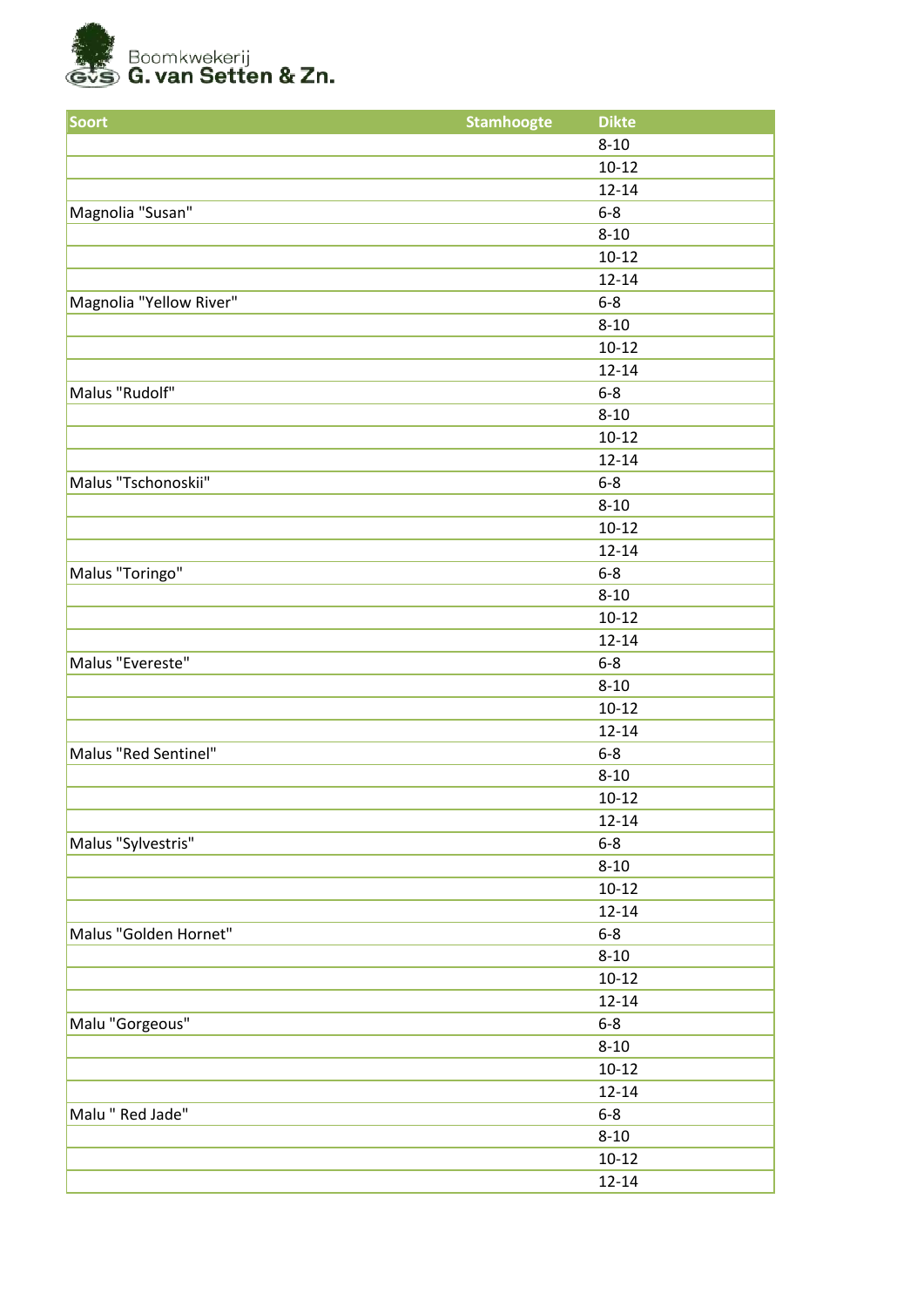

| <b>Soort</b>                | <b>Stamhoogte</b> | <b>Dikte</b> |
|-----------------------------|-------------------|--------------|
| malus "Liset"               |                   | $6 - 8$      |
|                             |                   | $8 - 10$     |
|                             |                   | $10 - 12$    |
|                             |                   | $12 - 14$    |
| Malus "Mokum"               |                   | $6-8$        |
|                             |                   | $8 - 10$     |
|                             |                   | $10 - 12$    |
|                             |                   | $12 - 14$    |
| Malus "Professor Sprenger"  |                   | $6 - 8$      |
|                             |                   | $8 - 10$     |
|                             |                   | $10 - 12$    |
|                             |                   | $12 - 14$    |
| Malus Toringo "Brouwers"    |                   | $6 - 8$      |
|                             |                   | $8 - 10$     |
|                             |                   | $10 - 12$    |
|                             |                   | $12 - 14$    |
| Malus "Street Parade"       |                   | $6 - 8$      |
|                             |                   | $8 - 10$     |
|                             |                   | $10 - 12$    |
|                             |                   | $12 - 14$    |
| Malus "Royalty"             |                   | $6 - 8$      |
|                             |                   | $8 - 10$     |
|                             |                   | $10 - 12$    |
|                             |                   | $12 - 14$    |
| Malus "Profusion"           |                   | $6 - 8$      |
|                             |                   | $8 - 10$     |
|                             |                   | $10 - 12$    |
|                             |                   | $12 - 14$    |
| Malus "John Downie"         |                   | $6 - 8$      |
|                             |                   | $8 - 10$     |
|                             |                   | $10 - 12$    |
|                             |                   | $12 - 14$    |
| Malus D.Bramley'Seedling    |                   | $6 - 8$      |
|                             |                   | $8 - 10$     |
|                             |                   | $10 - 12$    |
|                             |                   | $12 - 14$    |
| Malus D.Cox's Orange Pippin |                   | $6 - 8$      |
|                             |                   | $8 - 10$     |
|                             |                   | $10 - 12$    |
|                             |                   | $12 - 14$    |
| Malus D.Elstar              |                   | $6 - 8$      |
|                             |                   | $8 - 10$     |
|                             |                   | $10 - 12$    |
|                             |                   | $12 - 14$    |
| Malus D.Golden Delicious    |                   | $6 - 8$      |
|                             |                   | $8 - 10$     |
|                             |                   | $10 - 12$    |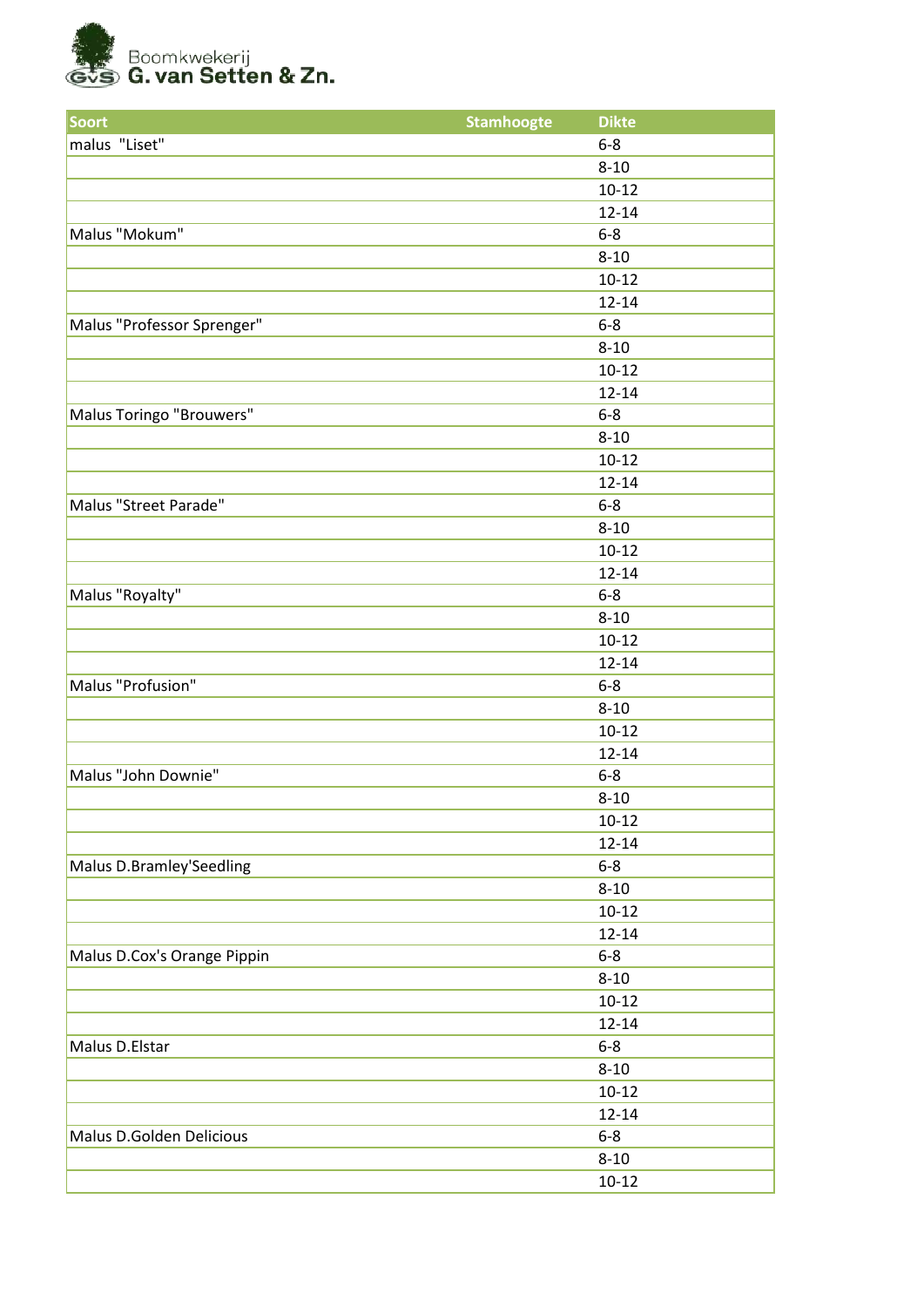

| Soort                               | <b>Stamhoogte</b> | <b>Dikte</b> |
|-------------------------------------|-------------------|--------------|
|                                     |                   | $12 - 14$    |
| Malus D.James Grieve                |                   | $6-8$        |
|                                     |                   | $8 - 10$     |
|                                     |                   | $10 - 12$    |
|                                     |                   | $12 - 14$    |
| Malus D.Jonagold                    |                   | $6-8$        |
|                                     |                   | $8 - 10$     |
|                                     |                   | $10 - 12$    |
|                                     |                   | $12 - 14$    |
| Malus D.Rode Boskoop                |                   | $6 - 8$      |
|                                     |                   | $8 - 10$     |
|                                     |                   | $10 - 12$    |
|                                     |                   | $12 - 14$    |
| Malus D.Schone Boskoop              |                   | $6-8$        |
|                                     |                   | $8 - 10$     |
|                                     |                   | $10 - 12$    |
|                                     |                   | $12 - 14$    |
| Malus D.Topaz                       |                   | $6 - 8$      |
|                                     |                   | $8 - 10$     |
|                                     |                   | $10 - 12$    |
|                                     |                   | $12 - 14$    |
| Mespilus Germanica                  |                   | $6 - 8$      |
|                                     |                   | $8 - 10$     |
|                                     |                   | $10 - 12$    |
|                                     |                   | $12 - 14$    |
| Mespilus Germanica "Westerveld"     |                   | $6-8$        |
|                                     |                   | $8 - 10$     |
|                                     |                   | $10 - 12$    |
|                                     |                   | $12 - 14$    |
| Metasequoia Glyptostroboides        |                   | $6 - 8$      |
|                                     |                   | $8 - 10$     |
|                                     |                   | $10 - 12$    |
|                                     |                   | $12 - 14$    |
| Morus Alba                          |                   | $6 - 8$      |
|                                     |                   | $8 - 10$     |
|                                     |                   | $10 - 12$    |
|                                     |                   | $12 - 14$    |
| Morus Nigra                         |                   | $6 - 8$      |
|                                     |                   | $8 - 10$     |
|                                     |                   | $10-12$      |
|                                     |                   | $12 - 14$    |
| Platanus Acerifolia                 |                   | $6 - 8$      |
|                                     |                   | $8 - 10$     |
|                                     |                   | $10 - 12$    |
|                                     |                   | $12 - 14$    |
| Platanus Acerifolia "Alphens Globe" | 180 cm            | $6 - 8$      |
|                                     |                   | $8 - 10$     |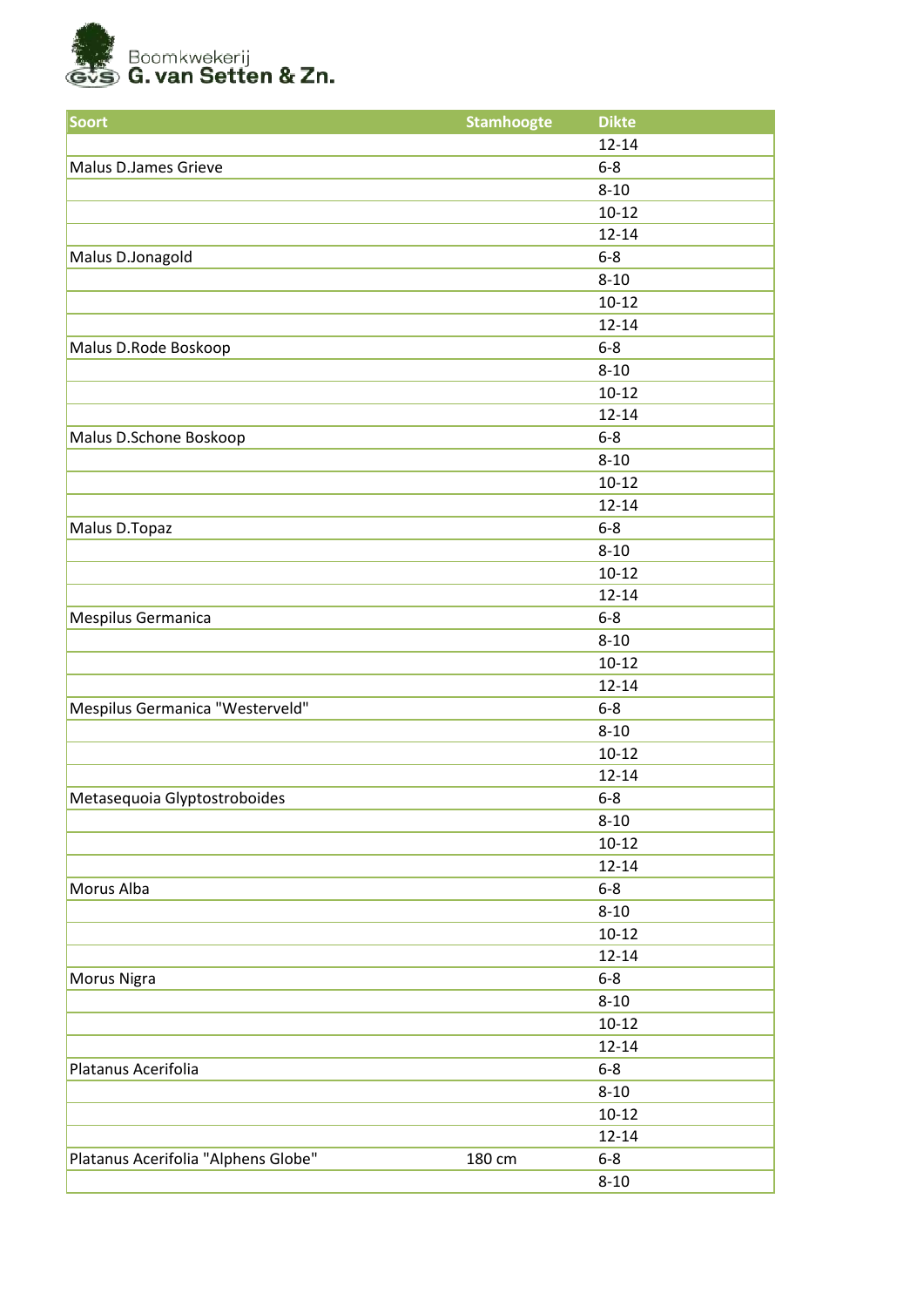

| Soort                     | <b>Stamhoogte</b> | <b>Dikte</b> |
|---------------------------|-------------------|--------------|
|                           |                   | $10 - 12$    |
|                           |                   | $12 - 14$    |
|                           | 200 cm            | $6 - 8$      |
|                           |                   | $8 - 10$     |
|                           |                   | $10 - 12$    |
|                           |                   | $12 - 14$    |
|                           | 220 cm            | $6 - 8$      |
|                           |                   | $8 - 10$     |
|                           |                   | $10 - 12$    |
|                           |                   | $12 - 14$    |
| Populus Alba              |                   | $6-8$        |
|                           |                   | $8 - 10$     |
|                           |                   | $10 - 12$    |
|                           |                   | $12 - 14$    |
| Populus Tremula           |                   | $6 - 8$      |
|                           |                   | $8 - 10$     |
|                           |                   | $10 - 12$    |
|                           |                   | $12 - 14$    |
| Populus Tremula "Erecta"  |                   | $6 - 8$      |
|                           |                   | $8 - 10$     |
|                           |                   | $10 - 12$    |
|                           |                   | $12 - 14$    |
| Prunus Avium              |                   | $6-8$        |
|                           |                   | $8 - 10$     |
|                           |                   | $10 - 12$    |
|                           |                   | $12 - 14$    |
|                           |                   | 14-16        |
| Prunus A."Kordia"         |                   | $6 - 8$      |
|                           |                   | $8 - 10$     |
|                           |                   | $10 - 12$    |
|                           |                   | $12 - 14$    |
| Prunus A."Lapins"         |                   | $6 - 8$      |
|                           |                   | $8 - 10$     |
|                           |                   | $10 - 12$    |
|                           |                   | $12 - 14$    |
| Prunus Avium "Plena"      |                   | $6 - 8$      |
|                           |                   | $8 - 10$     |
|                           |                   | $10 - 12$    |
|                           |                   | $12 - 14$    |
|                           |                   | 14-16        |
| Prunus "Umineko"          |                   | $6 - 8$      |
|                           |                   | $8 - 10$     |
|                           |                   | $10 - 12$    |
|                           |                   | $12 - 14$    |
| Prunus Cerasifera "Nigra" |                   | $6 - 8$      |
|                           |                   | $8 - 10$     |
|                           |                   | $10 - 12$    |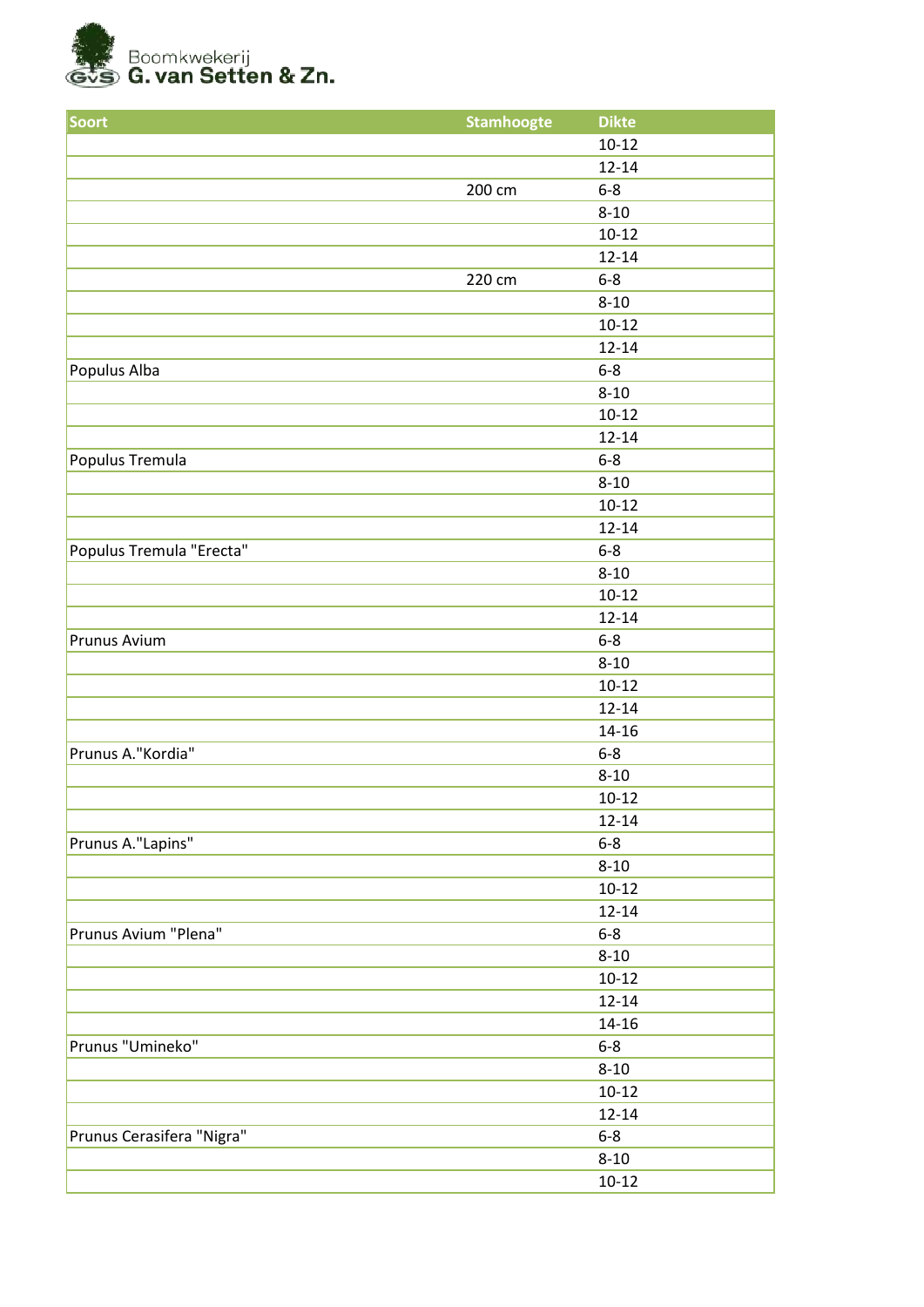

| Soort                               | <b>Stamhoogte</b> | <b>Dikte</b> |
|-------------------------------------|-------------------|--------------|
|                                     |                   | $12 - 14$    |
| Prunus Eminens "Umbraculifera"      | 150 cm            | $6-8$        |
|                                     |                   | $8 - 10$     |
|                                     |                   | $10 - 12$    |
|                                     |                   | $12 - 14$    |
|                                     | 180 cm            | $6 - 8$      |
|                                     |                   | $8 - 10$     |
|                                     |                   | $10 - 12$    |
|                                     |                   | $12 - 14$    |
|                                     | 200 cm            | $6 - 8$      |
|                                     |                   | $8 - 10$     |
|                                     |                   | $10 - 12$    |
|                                     |                   | $12 - 14$    |
|                                     | 220 cm            | $6 - 8$      |
|                                     |                   | $8 - 10$     |
|                                     |                   | $10 - 12$    |
|                                     |                   | $12 - 14$    |
| Prunus Serrulata                    |                   | $6 - 8$      |
|                                     |                   | $8 - 10$     |
|                                     |                   | $10 - 12$    |
|                                     |                   | $12 - 14$    |
| Prunus Serrulata "Amanogawa"        |                   | $6 - 8$      |
|                                     |                   | $8 - 10$     |
|                                     |                   | $10 - 12$    |
|                                     |                   | $12 - 14$    |
| Prunus Serrulata "Kanzan"           |                   | $6 - 8$      |
|                                     |                   | $8 - 10$     |
|                                     |                   | $10 - 12$    |
|                                     |                   | $12 - 14$    |
| Prunus Serrulata "Royal Burgundy"   |                   | $6 - 8$      |
|                                     |                   | $8 - 10$     |
|                                     |                   | $10 - 12$    |
|                                     |                   | $12 - 14$    |
| Prunus Serrulata "Shirofugen"       |                   | $6-8$        |
|                                     |                   | $8 - 10$     |
|                                     |                   | $10 - 12$    |
|                                     |                   | $12 - 14$    |
| Prunus Serrulata "Sunset Boulevard" |                   | $6-8$        |
|                                     |                   | $8 - 10$     |
|                                     |                   | $10-12$      |
|                                     |                   | $12 - 14$    |
| Prunus Serrulata "Kiku-Shidaru"     | 120 cm            |              |
| Prunus Serrulata "Kiku-Shidaru"     |                   | $6-8$        |
|                                     |                   | $8 - 10$     |
|                                     |                   | $10 - 12$    |
|                                     |                   | $12 - 14$    |
| Prunus Serrulata "Pink Perfection"  |                   | $6 - 8$      |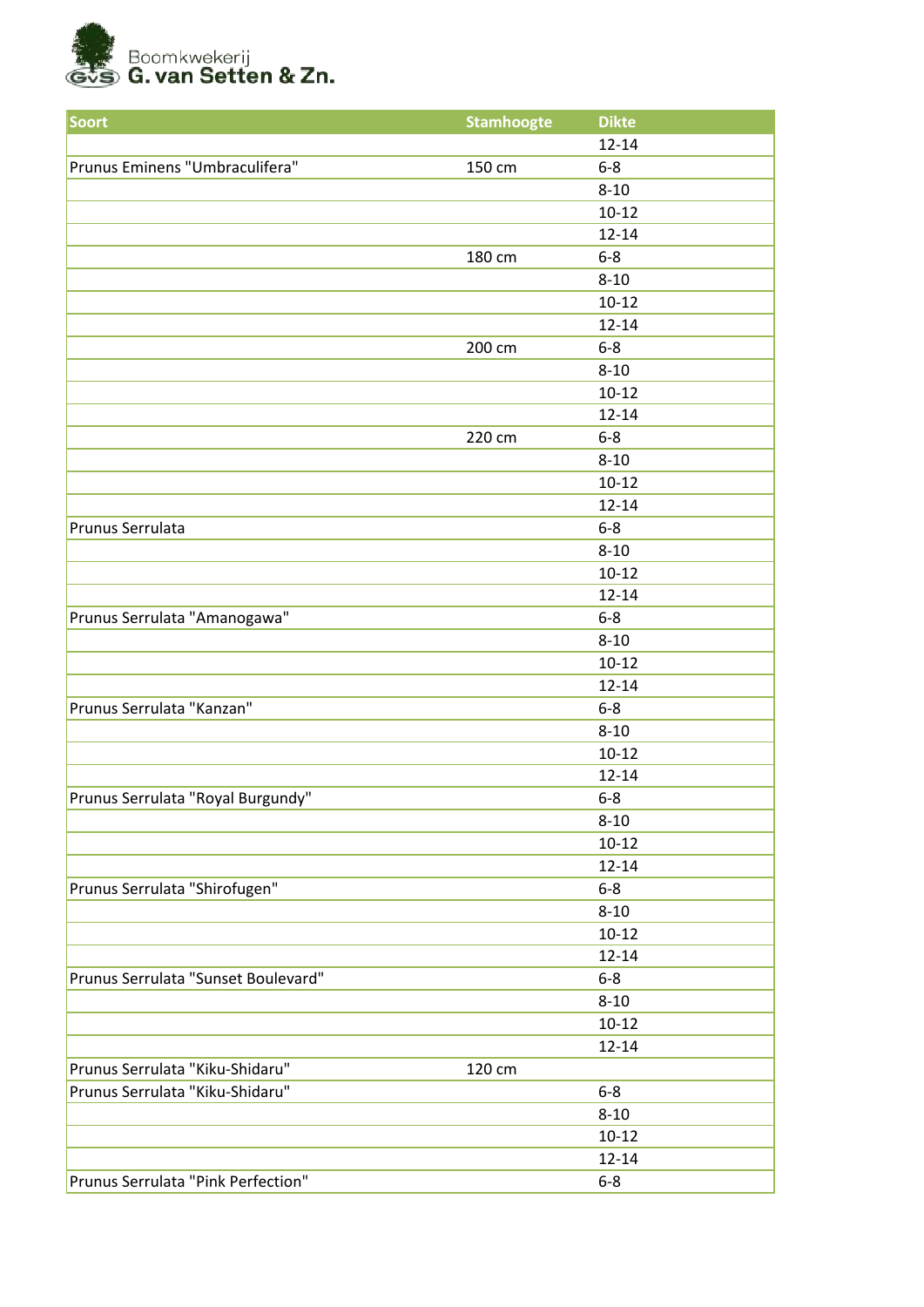

| <b>Soort</b>                          | <b>Stamhoogte</b> | <b>Dikte</b> |
|---------------------------------------|-------------------|--------------|
|                                       |                   | $8 - 10$     |
|                                       |                   | $10 - 12$    |
|                                       |                   | $12 - 14$    |
| Prunus Serrulata "Shirotae"           |                   | $6 - 8$      |
|                                       |                   | $8 - 10$     |
|                                       |                   | $10 - 12$    |
|                                       |                   | $12 - 14$    |
| Prunus Serrulata "Taihaku"            |                   | $6 - 8$      |
|                                       |                   | $8 - 10$     |
|                                       |                   | $10 - 12$    |
|                                       |                   | $12 - 14$    |
| Prunus "Shimidsu"                     |                   | $6 - 8$      |
|                                       |                   | $8 - 10$     |
|                                       |                   | $10 - 12$    |
|                                       |                   | $12 - 14$    |
| Prunus Sargentii                      |                   | $6 - 8$      |
|                                       |                   | $8 - 10$     |
|                                       |                   | $10 - 12$    |
|                                       |                   | $12 - 14$    |
| Prunus Sargentii "Rancho"             |                   | $6-8$        |
|                                       |                   | $8 - 10$     |
|                                       |                   | $10 - 12$    |
|                                       |                   | $12 - 14$    |
| Prunus Hillieri Spire                 |                   | $6 - 8$      |
|                                       |                   | $8 - 10$     |
|                                       |                   | $10 - 12$    |
|                                       |                   | $12 - 14$    |
| Prunus Subhirtella "Autumnalis"       |                   | $6 - 8$      |
|                                       |                   | $8 - 10$     |
|                                       |                   | $10 - 12$    |
|                                       |                   | $12 - 14$    |
| Prunus Subhirtella "Autumnalis Rosea" |                   | $6 - 8$      |
|                                       |                   | $8 - 10$     |
|                                       |                   | $10 - 12$    |
|                                       |                   | $12 - 14$    |
| <b>Prunus Padus</b>                   |                   | $6 - 8$      |
|                                       |                   | $8 - 10$     |
|                                       |                   | $10 - 12$    |
|                                       |                   | $12 - 14$    |
| Prunus Padus "Virginiana Shubert"     |                   | $6 - 8$      |
|                                       |                   | $8 - 10$     |
|                                       |                   | $10 - 12$    |
|                                       |                   | $12 - 14$    |
| Prunus Padus "Colorata"               |                   | $6 - 8$      |
|                                       |                   | $8 - 10$     |
|                                       |                   | $10 - 12$    |
|                                       |                   | $12 - 14$    |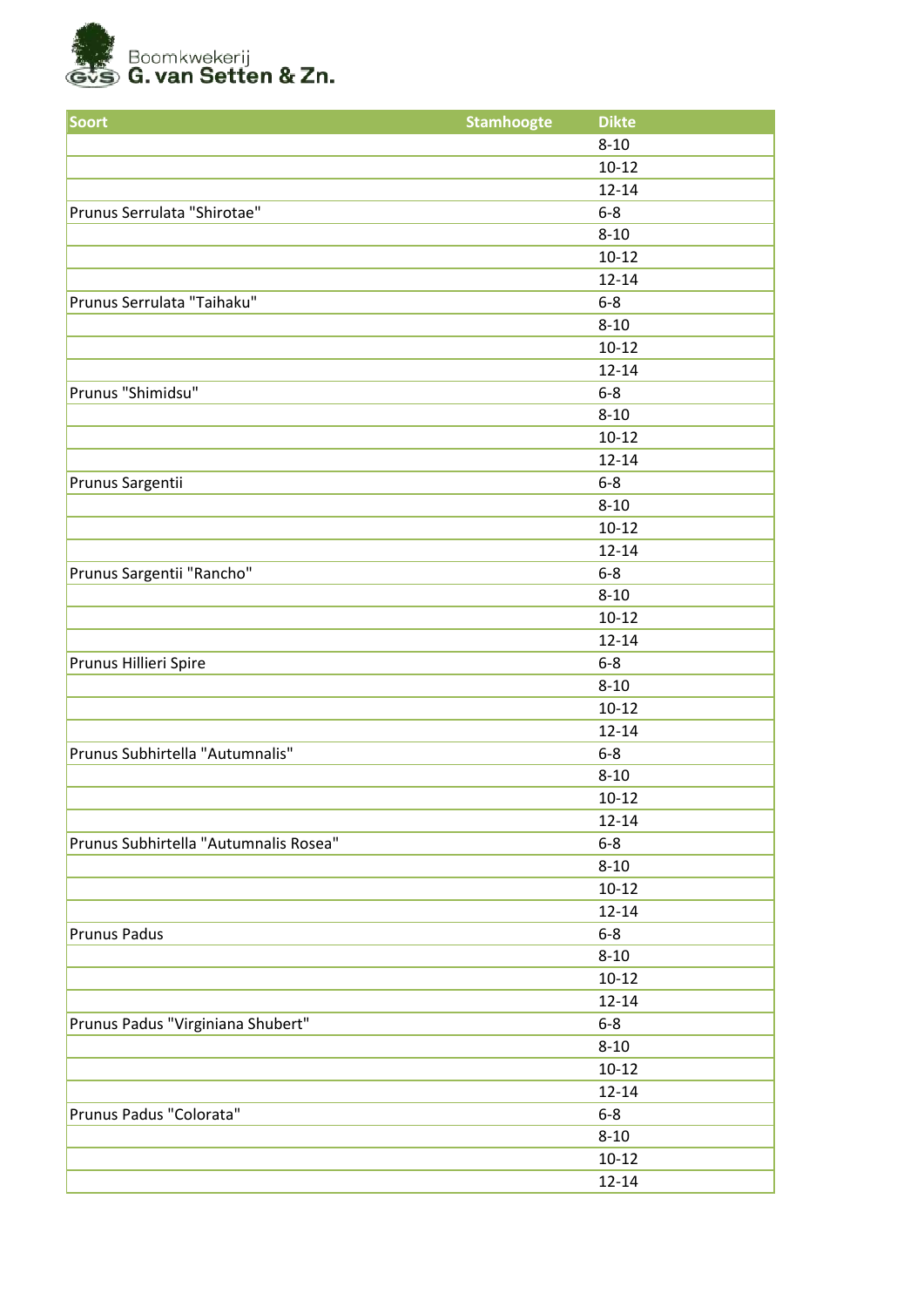

| <b>Soort</b>                    | <b>Stamhoogte</b> | <b>Dikte</b> |
|---------------------------------|-------------------|--------------|
| Prunus D.Opal                   |                   | $6 - 8$      |
|                                 |                   | $8 - 10$     |
|                                 |                   | $10 - 12$    |
|                                 |                   | $12 - 14$    |
| Prunus D.Reine Claude D"Oullins |                   | $6-8$        |
|                                 |                   | $8 - 10$     |
|                                 |                   | $10 - 12$    |
|                                 |                   | $12 - 14$    |
| Prunus D.Victoria               |                   | $6 - 8$      |
|                                 |                   | $8 - 10$     |
|                                 |                   | $10 - 12$    |
|                                 |                   | $12 - 14$    |
| Prunus D.Czar                   |                   | $6 - 8$      |
|                                 |                   | $8 - 10$     |
|                                 |                   | $10 - 12$    |
|                                 |                   | $12 - 14$    |
| Pterocarya Fraxinifolia         |                   | $6 - 8$      |
|                                 |                   | $8 - 10$     |
|                                 |                   | $10 - 12$    |
|                                 |                   | $12 - 14$    |
| Pyrus Calleryana "Chanticleer"  |                   | $6 - 8$      |
|                                 |                   | $8 - 10$     |
|                                 |                   | $10 - 12$    |
|                                 |                   | $12 - 14$    |
|                                 |                   | $14 - 16$    |
| Pyrus Communis                  |                   | $6 - 8$      |
|                                 |                   | $8 - 10$     |
|                                 |                   | $10 - 12$    |
|                                 |                   | $12 - 14$    |
| Pyrus Communis "Beach Hill"     |                   | $6 - 8$      |
|                                 |                   | $8 - 10$     |
|                                 |                   | $10 - 12$    |
|                                 |                   | $12 - 14$    |
| Pyrus Salicifolia "Pendula"     |                   | $6 - 8$      |
|                                 |                   | $8 - 10$     |
|                                 |                   | $10 - 12$    |
|                                 |                   | $12 - 14$    |
| Pyrus C.Beurre Hardy            |                   | $6 - 8$      |
|                                 |                   | $8 - 10$     |
|                                 |                   | $10-12$      |
|                                 |                   | $12 - 14$    |
| Pyrus C.Clapps Favourite        |                   | $6 - 8$      |
|                                 |                   | $8 - 10$     |
|                                 |                   | $10 - 12$    |
|                                 |                   | $12 - 14$    |
| Pyrus C.Conference              |                   | $6 - 8$      |
|                                 |                   | $8 - 10$     |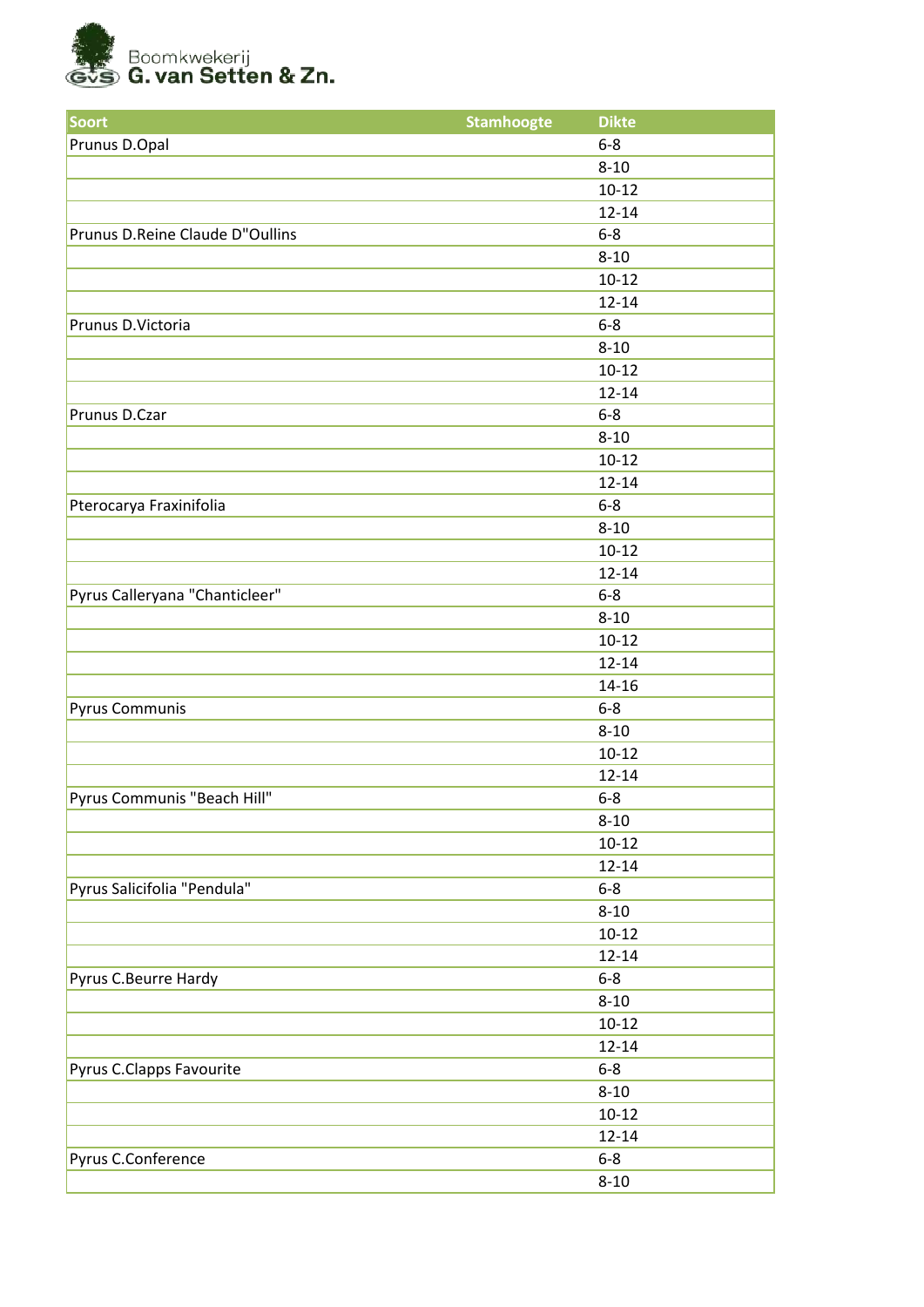

| <b>Soort</b>                      | <b>Stamhoogte</b> | <b>Dikte</b> |
|-----------------------------------|-------------------|--------------|
|                                   |                   | $10 - 12$    |
|                                   |                   | $12 - 14$    |
| Pyrus C.Doyenne du Comice         |                   | $6 - 8$      |
|                                   |                   | $8 - 10$     |
|                                   |                   | $10 - 12$    |
|                                   |                   | $12 - 14$    |
| Pyrus C.Gieser Wildeman           |                   | $6 - 8$      |
|                                   |                   | $8 - 10$     |
|                                   |                   | $10 - 12$    |
|                                   |                   | $12 - 14$    |
| <b>Quercus Cerris</b>             |                   | $6-8$        |
|                                   |                   | $8 - 10$     |
|                                   |                   | $10 - 12$    |
|                                   |                   | $12 - 14$    |
| Quercus Robur                     |                   | $6 - 8$      |
|                                   |                   | $8 - 10$     |
|                                   |                   | $10 - 12$    |
|                                   |                   | $12 - 14$    |
|                                   |                   | $14 - 16$    |
|                                   |                   | $16 - 18$    |
| Quercus Robur "Fastigiata Koster" |                   | $6 - 8$      |
|                                   |                   | $8 - 10$     |
|                                   |                   | $10 - 12$    |
|                                   |                   | $12 - 14$    |
| Quercus Rubra                     |                   | $6 - 8$      |
|                                   |                   | $8 - 10$     |
|                                   |                   | $10 - 12$    |
|                                   |                   | $12 - 14$    |
| <b>Quercus Palustris</b>          |                   | $6 - 8$      |
|                                   |                   | $8 - 10$     |
|                                   |                   | $10 - 12$    |
|                                   |                   | $12 - 14$    |
| <b>Quercus Ilex</b>               |                   | $6 - 8$      |
|                                   |                   | $8 - 10$     |
|                                   |                   | $10 - 12$    |
| Quercus Palustrus "Queen Dwarf"   |                   | $6 - 8$      |
|                                   |                   | $8 - 10$     |
|                                   |                   | $10 - 12$    |
|                                   |                   | $12 - 14$    |
| Robinia Pseudoacacia              |                   | $6 - 8$      |
|                                   |                   | $8 - 10$     |
|                                   |                   | $10 - 12$    |
|                                   |                   | $12 - 14$    |
| Robinia Pseudo "Umbraculifera"    | 120 cm            |              |
| Robinia Pseudo "Umbraculifera"    | 150 cm            |              |
| Robinia Pseudo "Umbraculifera"    | 180 cm            | $6 - 8$      |
|                                   |                   | $8 - 10$     |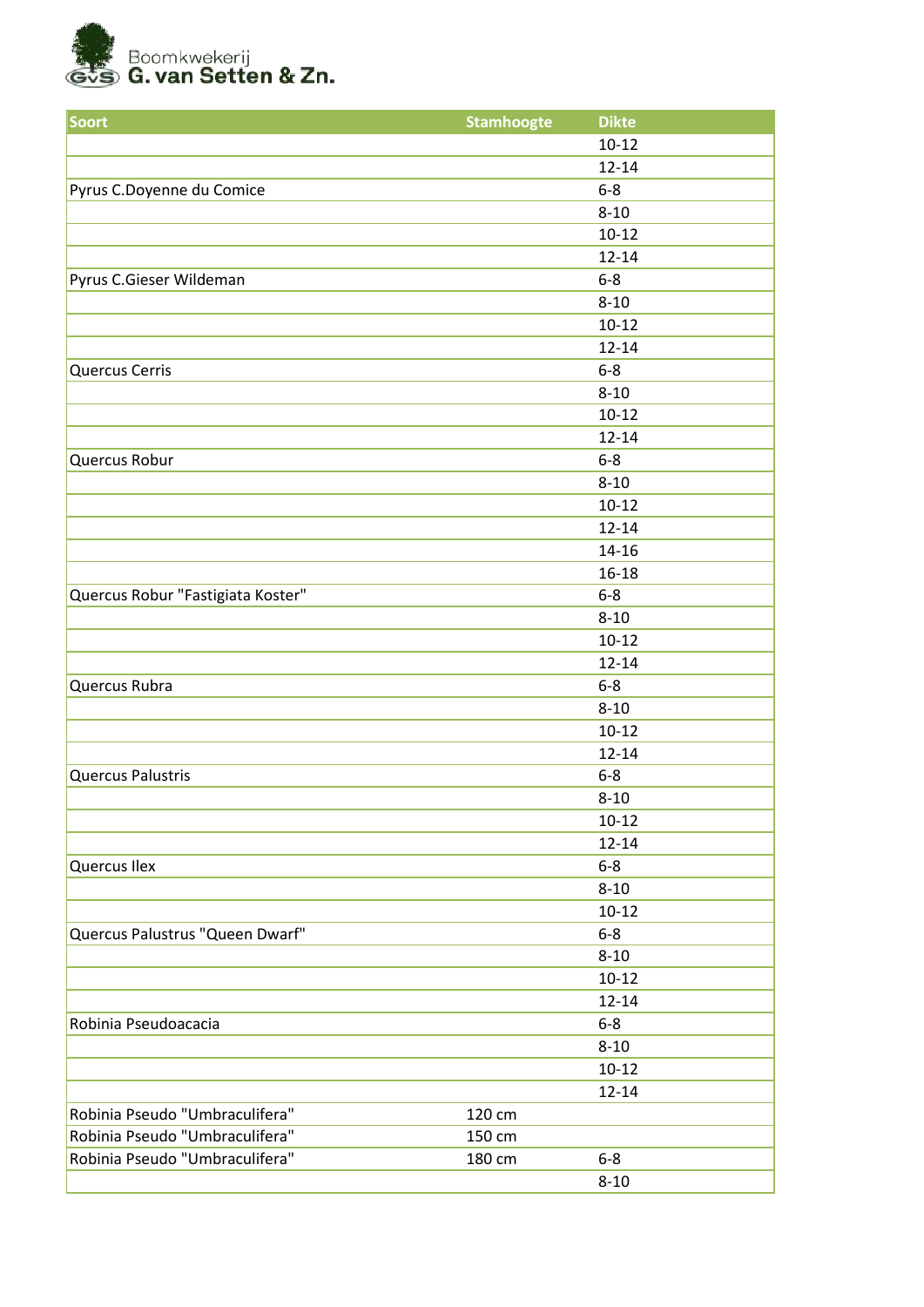

| <b>Soort</b>                      | <b>Stamhoogte</b> | <b>Dikte</b> |
|-----------------------------------|-------------------|--------------|
|                                   |                   | $10 - 12$    |
|                                   |                   | $12 - 14$    |
|                                   | 200 cm            | $6 - 8$      |
|                                   |                   | $8 - 10$     |
|                                   |                   | $10 - 12$    |
|                                   |                   | $12 - 14$    |
|                                   | 220 cm            | $6 - 8$      |
|                                   |                   | $8 - 10$     |
|                                   |                   | $10 - 12$    |
|                                   |                   | $12 - 14$    |
| Robinia Pseudoacacia "Bessoniana" |                   | $6-8$        |
|                                   |                   | $8 - 10$     |
|                                   |                   | $10 - 12$    |
|                                   |                   | $12 - 14$    |
| Robinia Pseudoacacia "Frisia"     |                   | $6 - 8$      |
|                                   |                   | $8 - 10$     |
|                                   |                   | $10 - 12$    |
|                                   |                   | $12 - 14$    |
| Salix Alba                        |                   | $6 - 8$      |
|                                   |                   | $8 - 10$     |
|                                   |                   | $10 - 12$    |
|                                   |                   | $12 - 14$    |
| Salix Sepulcralis "Chrysocoma"    |                   | $6 - 8$      |
|                                   |                   | $8 - 10$     |
|                                   |                   | $10 - 12$    |
|                                   |                   | $12 - 14$    |
| Sophora Japonica                  |                   | $6 - 8$      |
|                                   |                   | $8 - 10$     |
|                                   |                   | $10 - 12$    |
|                                   |                   | $12 - 14$    |
| Sophora Japonica "Regent"         |                   | $6 - 8$      |
|                                   |                   | $8 - 10$     |
|                                   |                   | $10 - 12$    |
|                                   |                   | $12 - 14$    |
| Sophora Japonica "Pendula"        |                   | $6 - 8$      |
|                                   |                   | $8 - 10$     |
|                                   |                   | $10 - 12$    |
|                                   |                   | $12 - 14$    |
| Sorbus Aucuparia                  |                   | $6 - 8$      |
|                                   |                   | $8 - 10$     |
|                                   |                   | $10 - 12$    |
|                                   |                   | $12 - 14$    |
| Sorbus Aucuparia "Edulis"         |                   | $6 - 8$      |
|                                   |                   | $8 - 10$     |
|                                   |                   | $10 - 12$    |
|                                   |                   | $12 - 14$    |
| Sorbus Aucuparia "Fastigata"      |                   | $6 - 8$      |
|                                   |                   |              |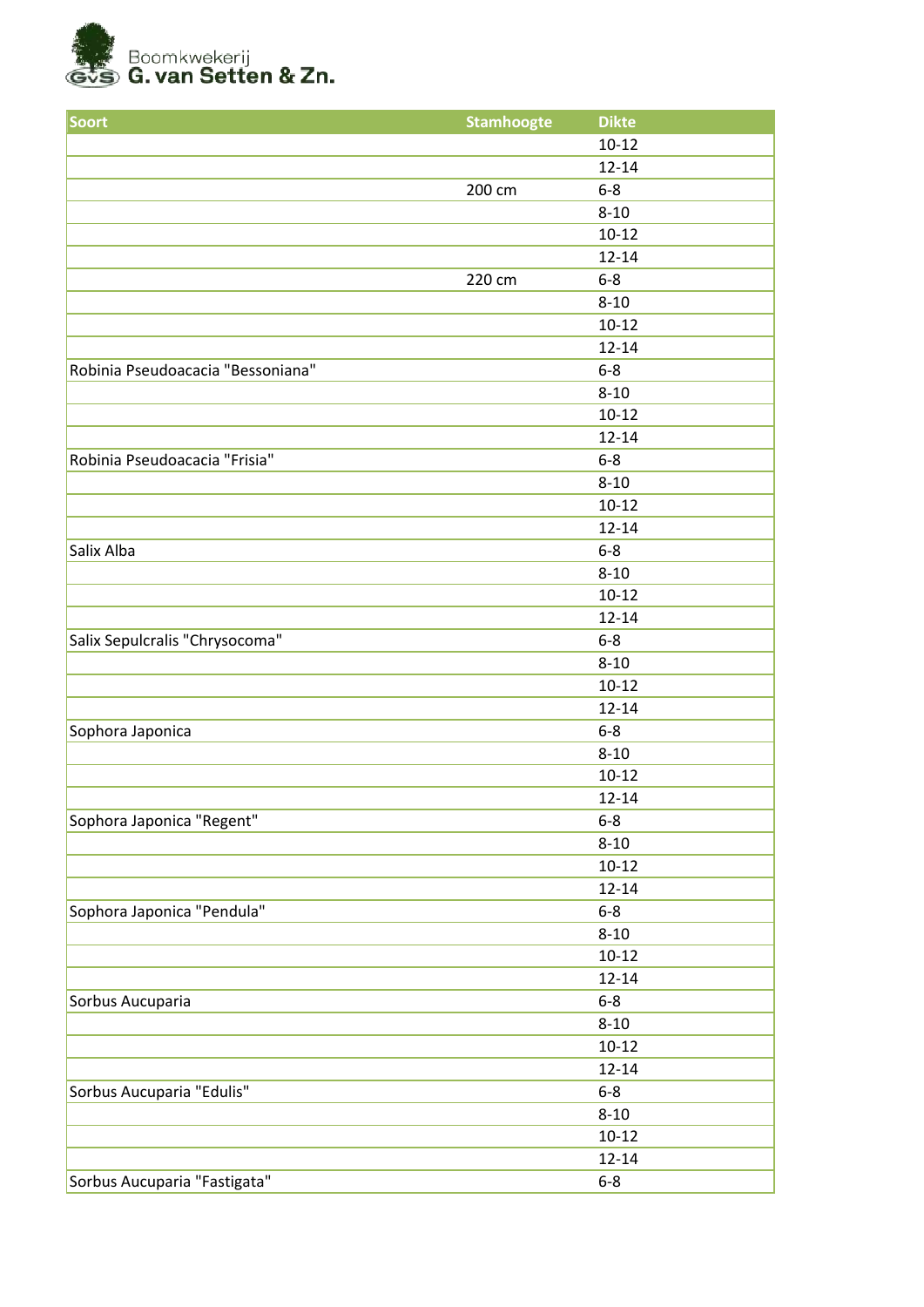

| <b>Soort</b>                          | <b>Stamhoogte</b> | <b>Dikte</b> |
|---------------------------------------|-------------------|--------------|
|                                       |                   | $8 - 10$     |
|                                       |                   | $10 - 12$    |
|                                       |                   | $12 - 14$    |
| Sorbus Aucuparia "Sheerwaterseedling" |                   | $6 - 8$      |
|                                       |                   | $8 - 10$     |
|                                       |                   | $10-12$      |
|                                       |                   | $12 - 14$    |
| Sorbus Aucuparia "Rossica Major"      |                   | $6 - 8$      |
|                                       |                   | $8 - 10$     |
|                                       |                   | $10 - 12$    |
|                                       |                   | $12 - 14$    |
| Sorbus acuparia "Xanthocarpa"         |                   | $6-8$        |
|                                       |                   | $8 - 10$     |
|                                       |                   | $10 - 12$    |
|                                       |                   | $12 - 14$    |
| Sorbus Commixta                       |                   | $6 - 8$      |
|                                       |                   | $8 - 10$     |
|                                       |                   | $10-12$      |
|                                       |                   | $12 - 14$    |
| Sorbus Aria "Lutescens"               |                   | $6 - 8$      |
|                                       |                   | $8 - 10$     |
|                                       |                   | $10 - 12$    |
|                                       |                   | $12 - 14$    |
| Sorbus Aria "Magnifica"               |                   | $6-8$        |
|                                       |                   | $8 - 10$     |
|                                       |                   | $10 - 12$    |
|                                       |                   | $12 - 14$    |
| Sorbus intermedia                     |                   | $6-8$        |
|                                       |                   | $8 - 10$     |
|                                       |                   | $10 - 12$    |
|                                       |                   | $12 - 14$    |
| Sorbus intermedia "Brouwers"          |                   | $6 - 8$      |
|                                       |                   | $8 - 10$     |
|                                       |                   | $10 - 12$    |
|                                       |                   | $12 - 14$    |
| Sorbus Joseph rock                    |                   | $6 - 8$      |
|                                       |                   | $8 - 10$     |
|                                       |                   | $10 - 12$    |
|                                       |                   | $12 - 14$    |
| Sorbus Latifolia "Henk Vink"          |                   | $6-8$        |
|                                       |                   | $8 - 10$     |
|                                       |                   | $10 - 12$    |
|                                       |                   | $12 - 14$    |
| Sorbus Thur. "Fastigata"              |                   | $6 - 8$      |
|                                       |                   | $8 - 10$     |
|                                       |                   | $10 - 12$    |
|                                       |                   | $12 - 14$    |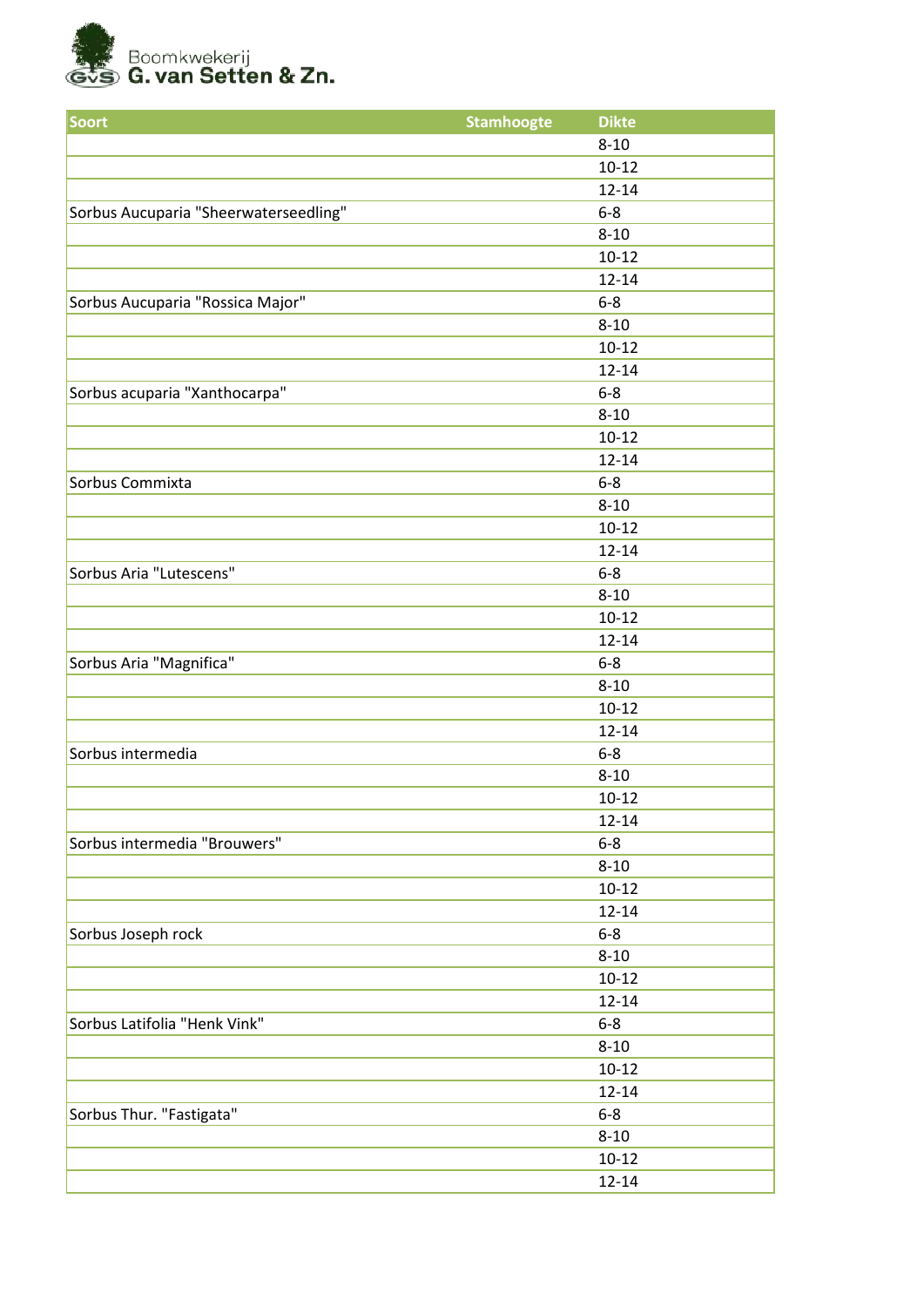

| <b>Soort</b>               | <b>Stamhoogte</b> | <b>Dikte</b> |
|----------------------------|-------------------|--------------|
| Tilia Cordata              |                   | $6 - 8$      |
|                            |                   | $8 - 10$     |
|                            |                   | $10 - 12$    |
|                            |                   | $12 - 14$    |
| Tilia Cordata "Greenspire" |                   | $6 - 8$      |
|                            |                   | $8 - 10$     |
|                            |                   | $10 - 12$    |
|                            |                   | $12 - 14$    |
| Tilia Cordata "Rancho"     |                   | $6 - 8$      |
|                            |                   | $8 - 10$     |
|                            |                   | $10 - 12$    |
|                            |                   | $12 - 14$    |
| Tilia Cordata "Roelvo"     |                   | $6-8$        |
|                            |                   | $8 - 10$     |
|                            |                   | $10 - 12$    |
|                            |                   | $12 - 14$    |
| Tilia Cordata "Bohle"      |                   | $6-8$        |
|                            |                   | $8 - 10$     |
|                            |                   | $10 - 12$    |
|                            |                   | $12 - 14$    |
| Tilia Europaea "Euchlora"  |                   | $6-8$        |
|                            |                   | $8 - 10$     |
|                            |                   | $10 - 12$    |
|                            |                   | $12 - 14$    |
| Tilia Europaea "Pallida"   |                   | $6 - 8$      |
|                            |                   | $8 - 10$     |
|                            |                   | $10 - 12$    |
|                            |                   | $12 - 14$    |
| Tilia Platyphyllos         |                   | $6 - 8$      |
|                            |                   | $8 - 10$     |
|                            |                   | $10 - 12$    |
|                            |                   | $12 - 14$    |
| Tilia Platyphyllos "Rubra" |                   | $6 - 8$      |
|                            |                   | $8 - 10$     |
|                            |                   | $10 - 12$    |
|                            |                   | $12 - 14$    |
| Tilia platyphylos "Orebro" |                   | $6 - 8$      |
|                            |                   | $8 - 10$     |
|                            |                   | $10 - 12$    |
|                            |                   | $12 - 14$    |
| Tilia Tomentosa "Brabant"  |                   | $6 - 8$      |
|                            |                   | $8 - 10$     |
|                            |                   | $10 - 12$    |
|                            |                   | $12 - 14$    |
| Ulmus Camperdownii         |                   | $6 - 8$      |
|                            |                   | $8 - 10$     |
|                            |                   | $10 - 12$    |
|                            |                   |              |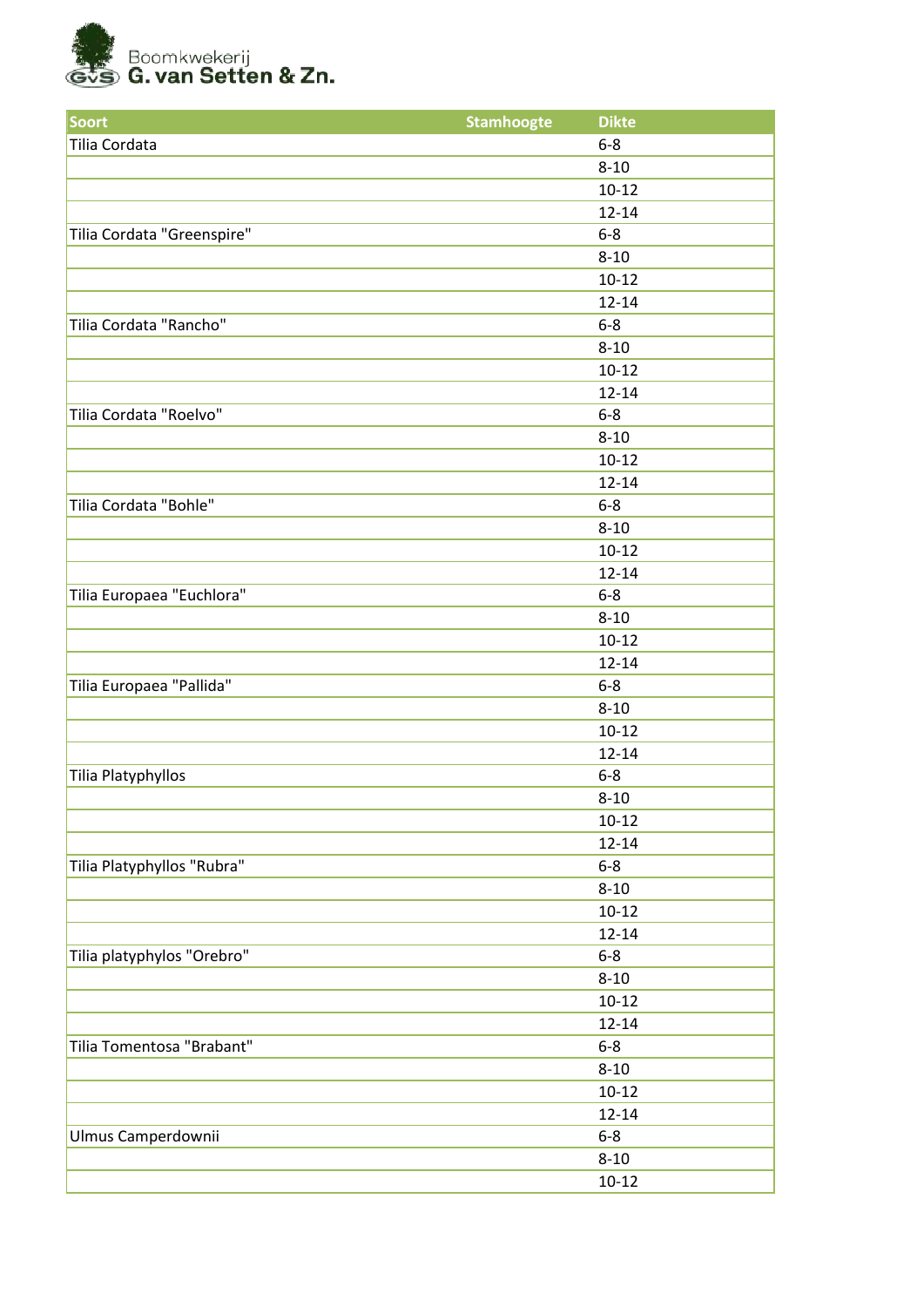

| Soort                  | <b>Stamhoogte</b> | <b>Dikte</b> |
|------------------------|-------------------|--------------|
|                        |                   | $12 - 14$    |
| Ulmus Glabra           |                   | $6-8$        |
|                        |                   | $8 - 10$     |
|                        |                   | $10 - 12$    |
|                        |                   | $12 - 14$    |
| Ulmus Glabra "Pendula" |                   | $6-8$        |
|                        |                   | $8 - 10$     |
|                        |                   | $10 - 12$    |
|                        |                   | $12 - 14$    |
| zelkova seratta        |                   | $6-8$        |
|                        |                   | $8 - 10$     |
|                        |                   | $10 - 12$    |
|                        |                   | $12 - 14$    |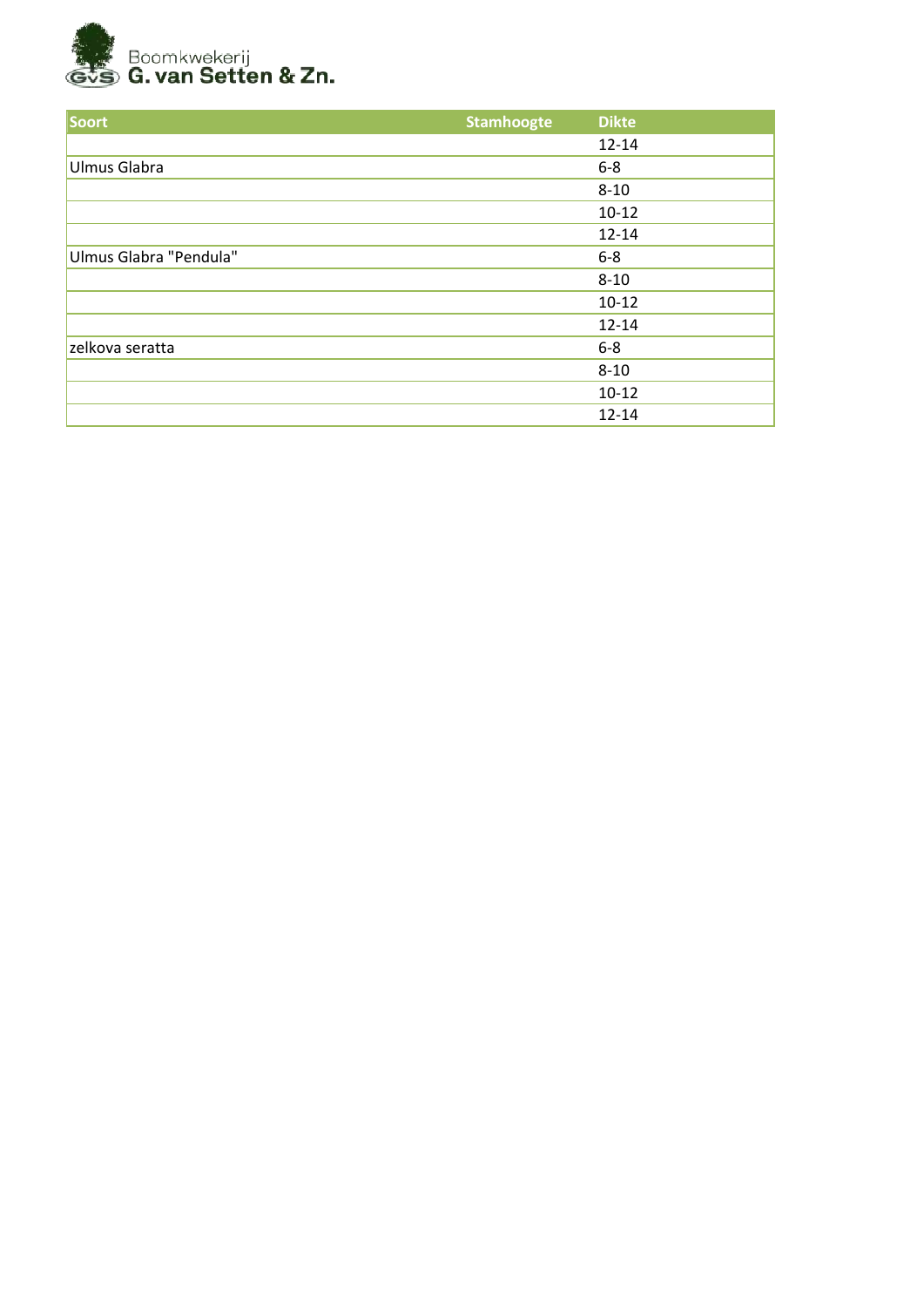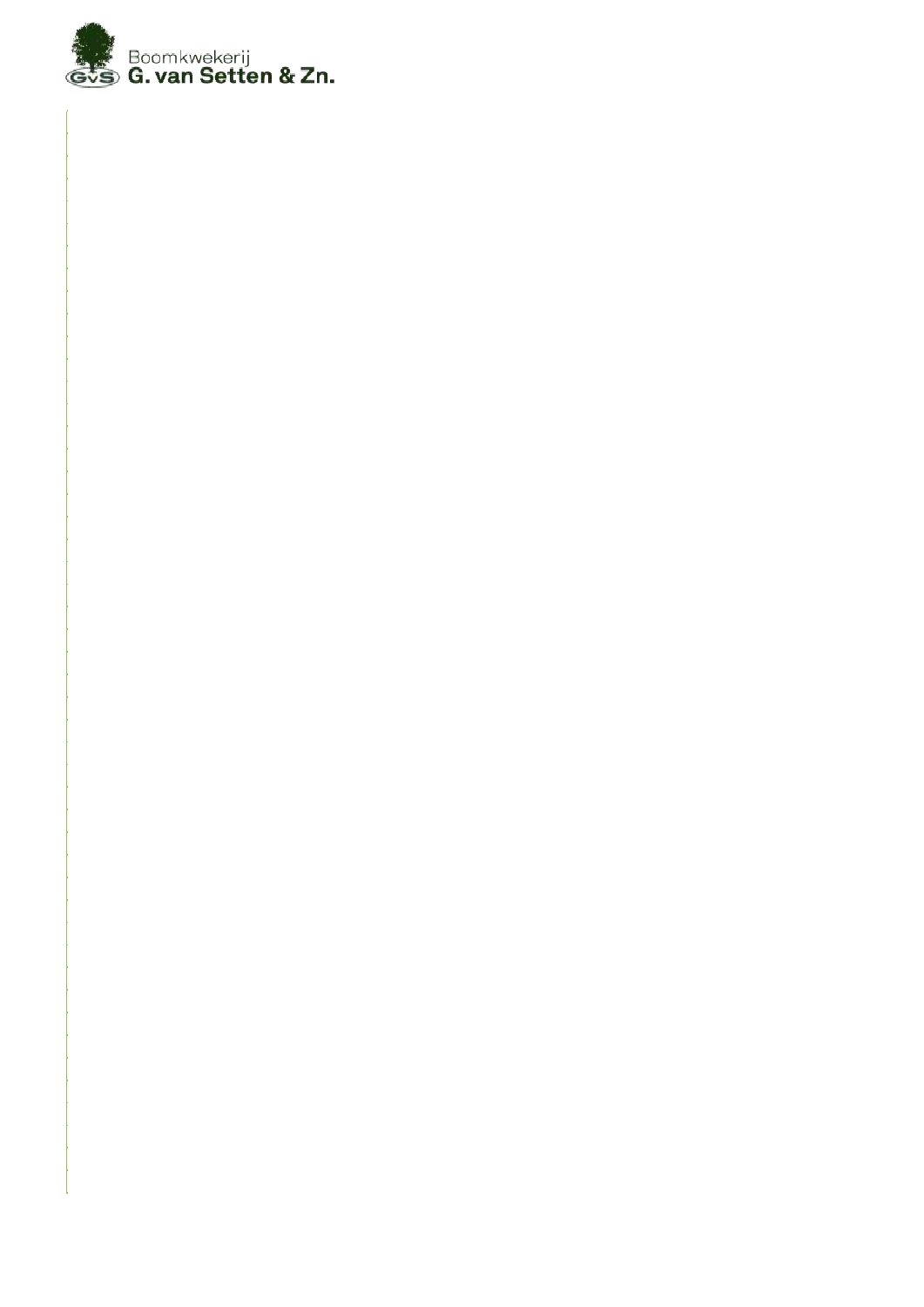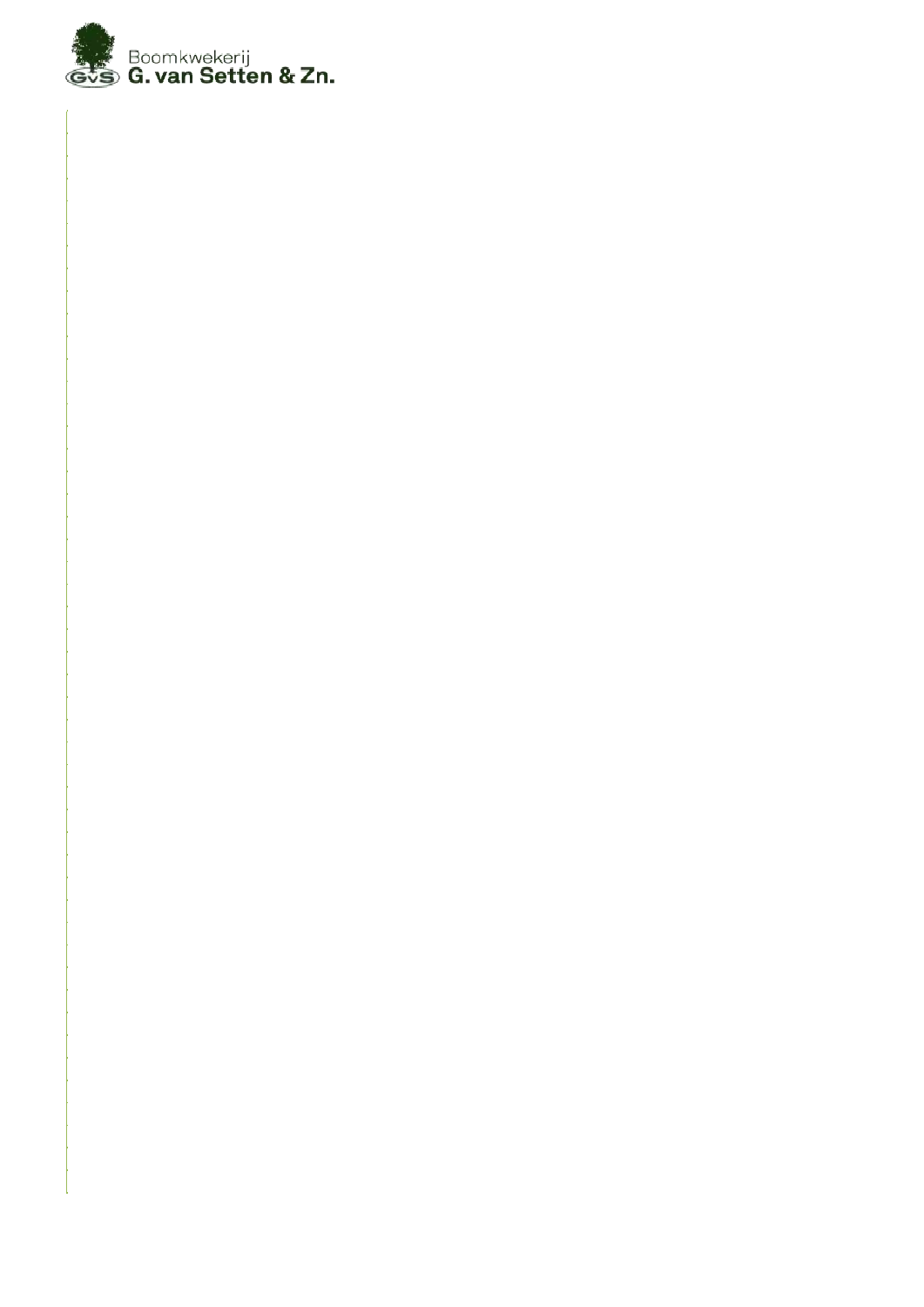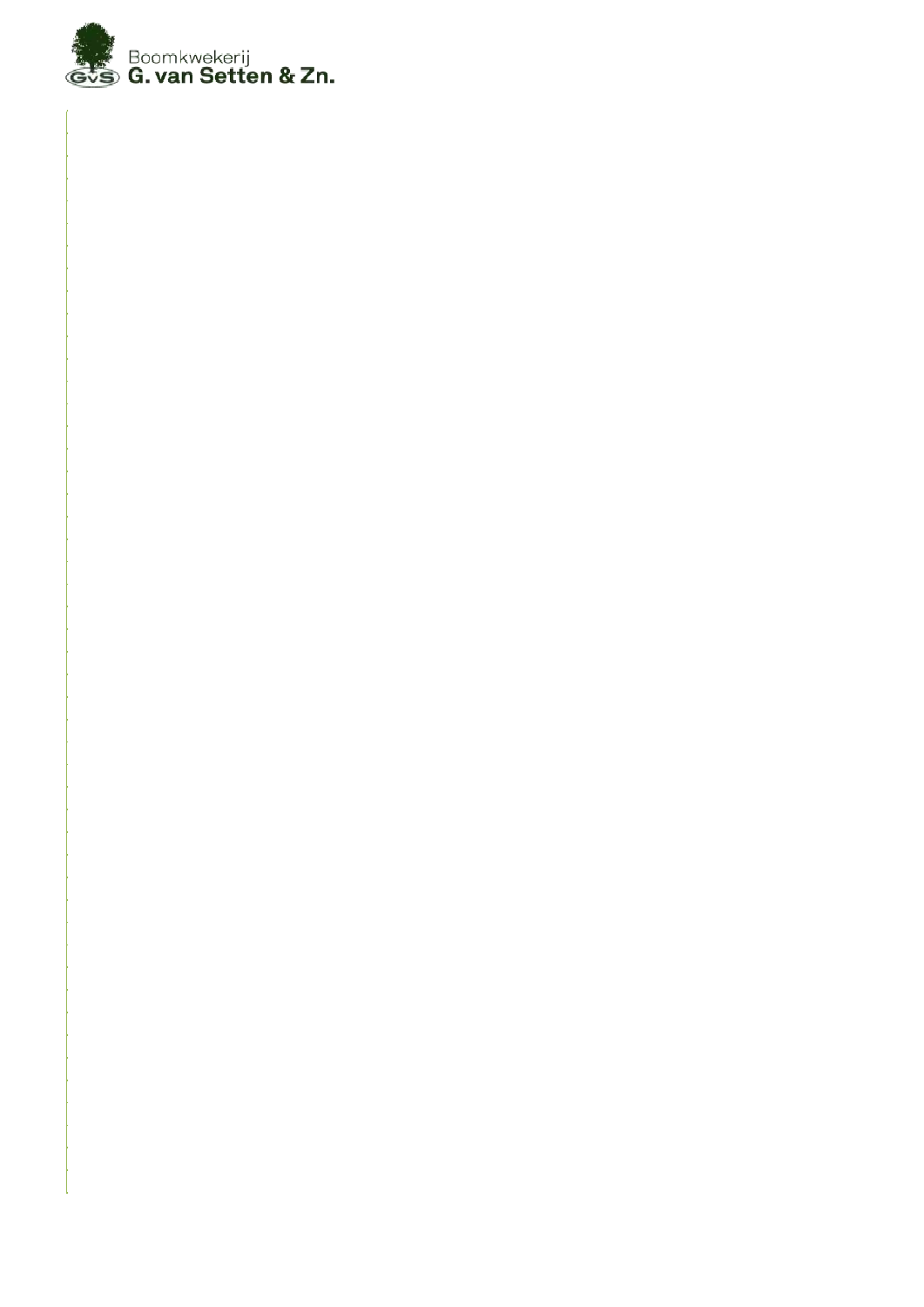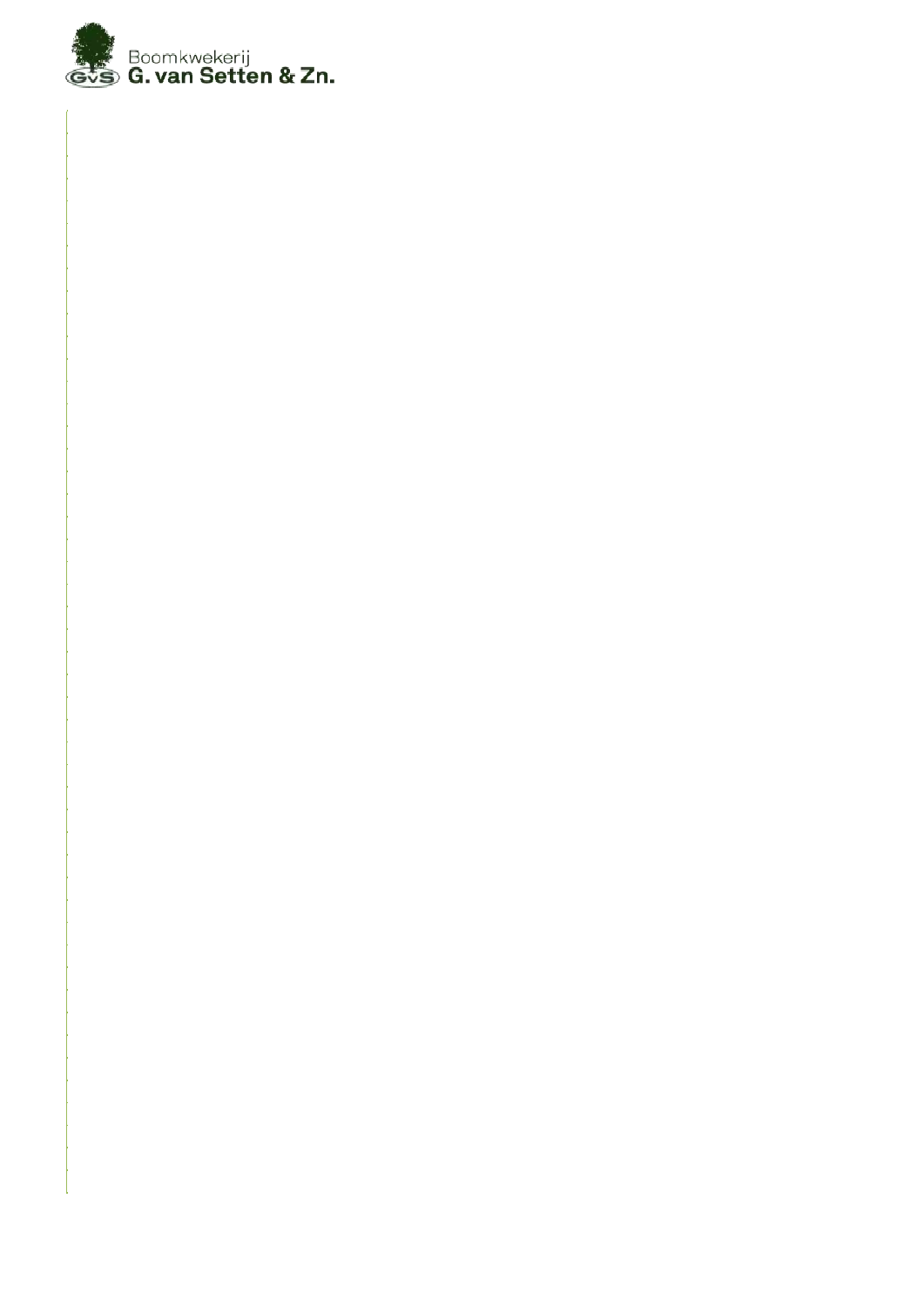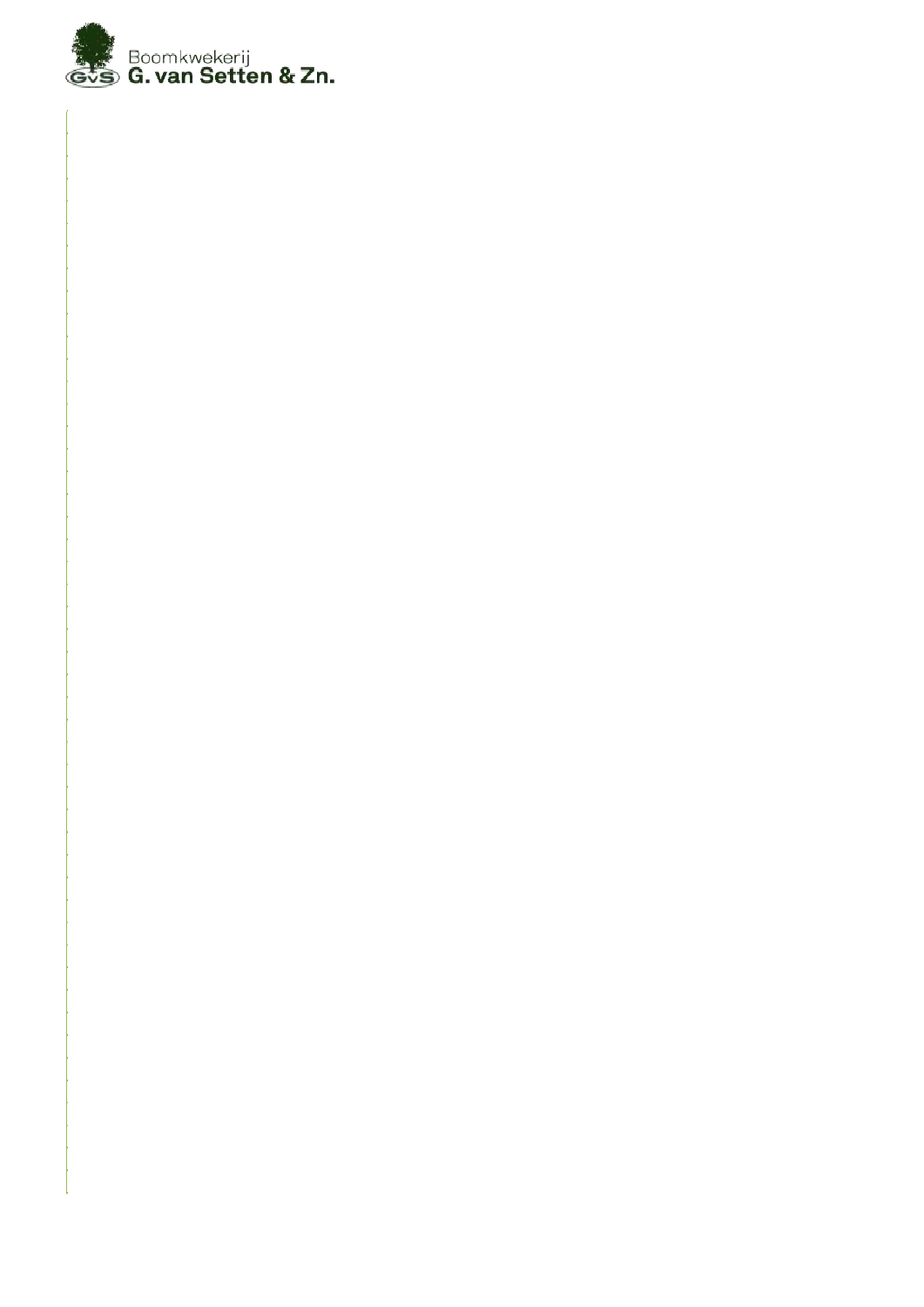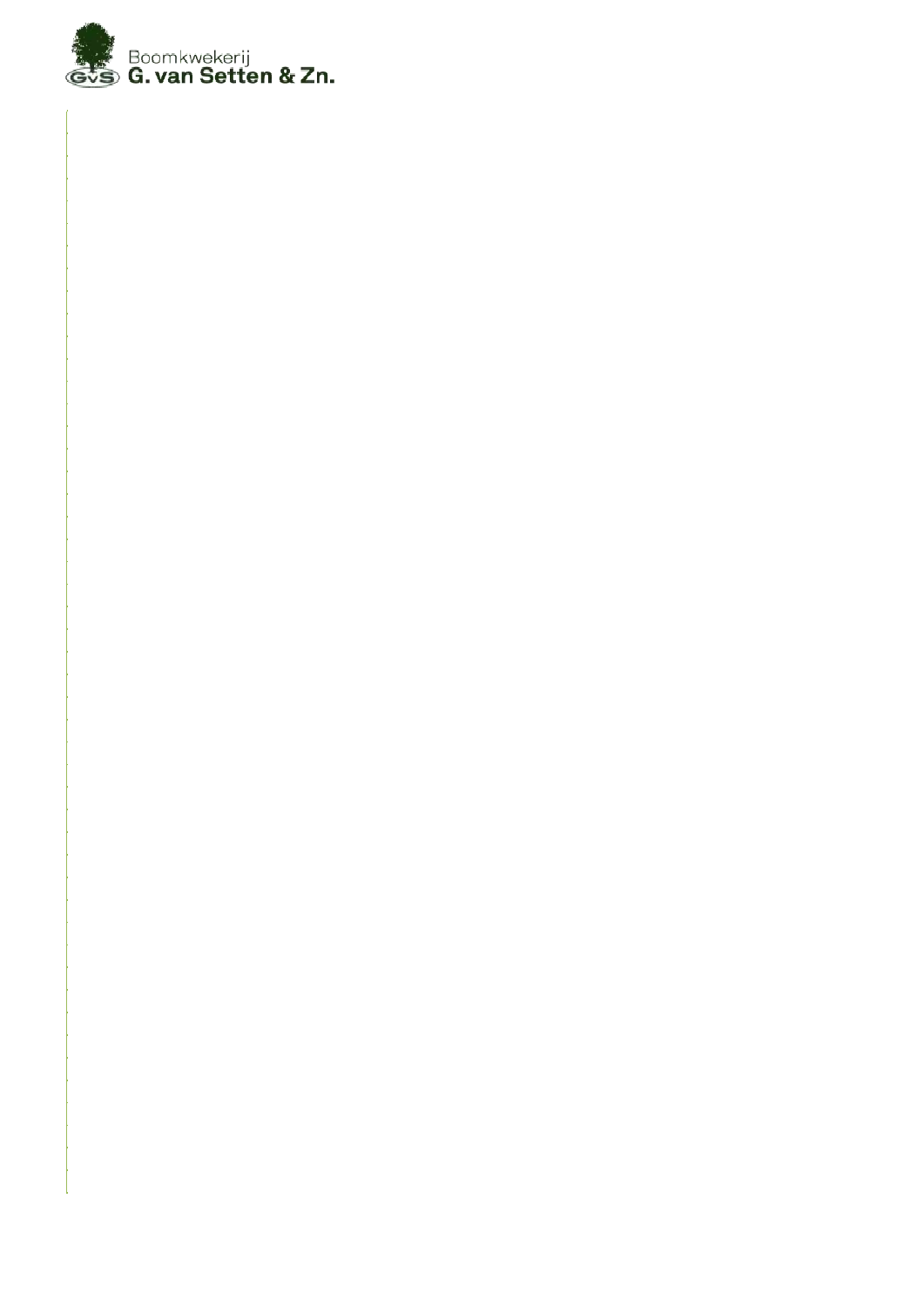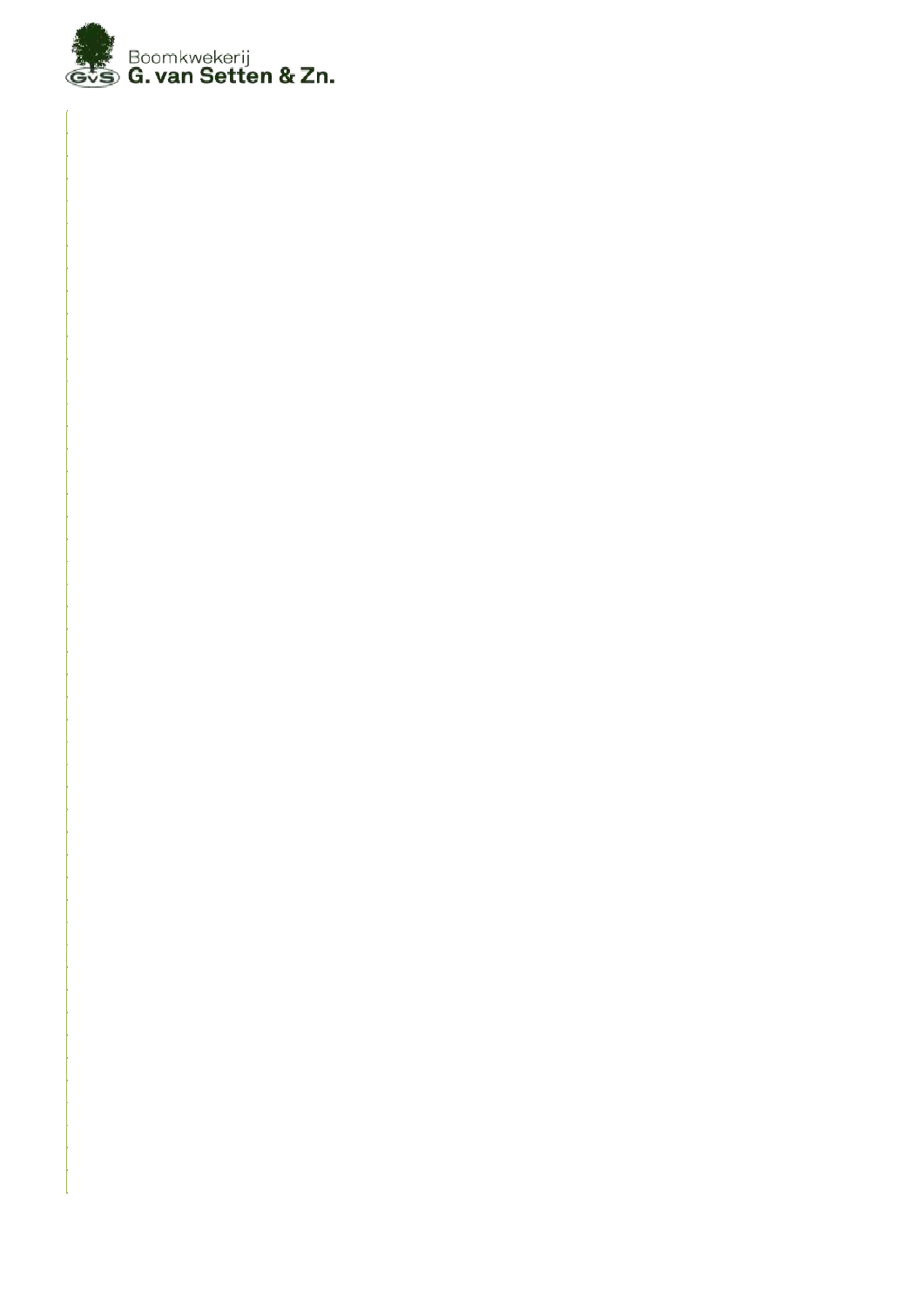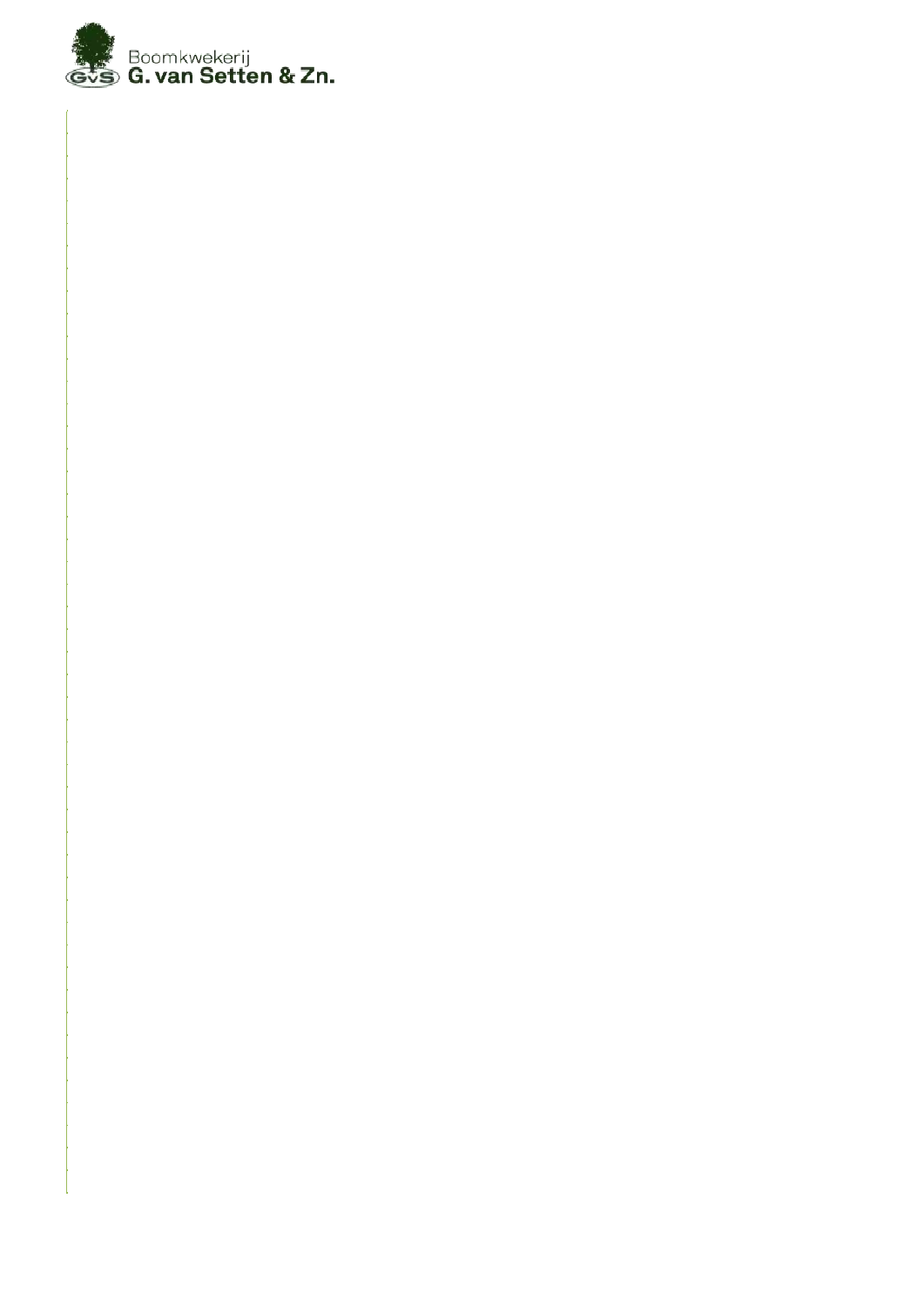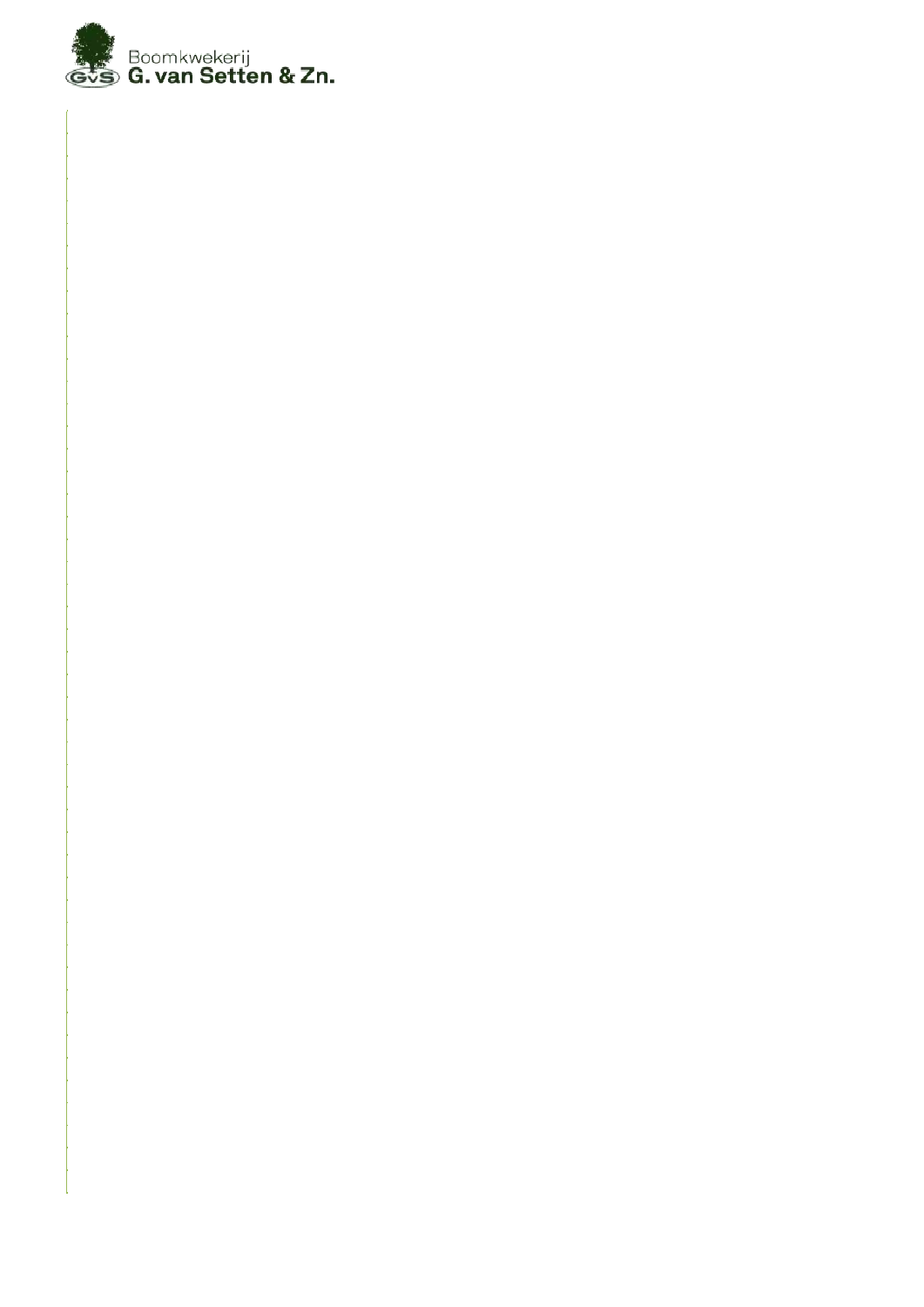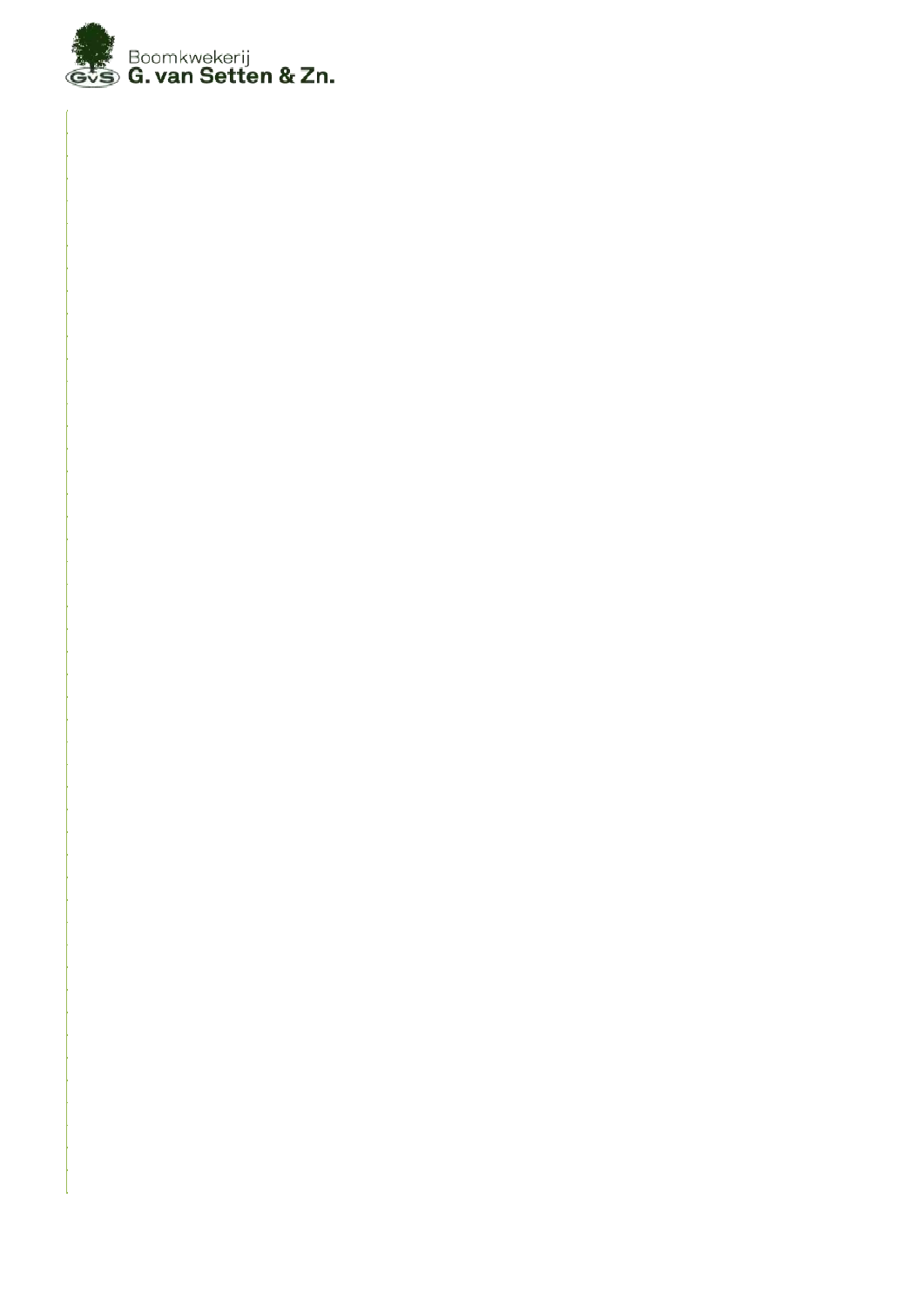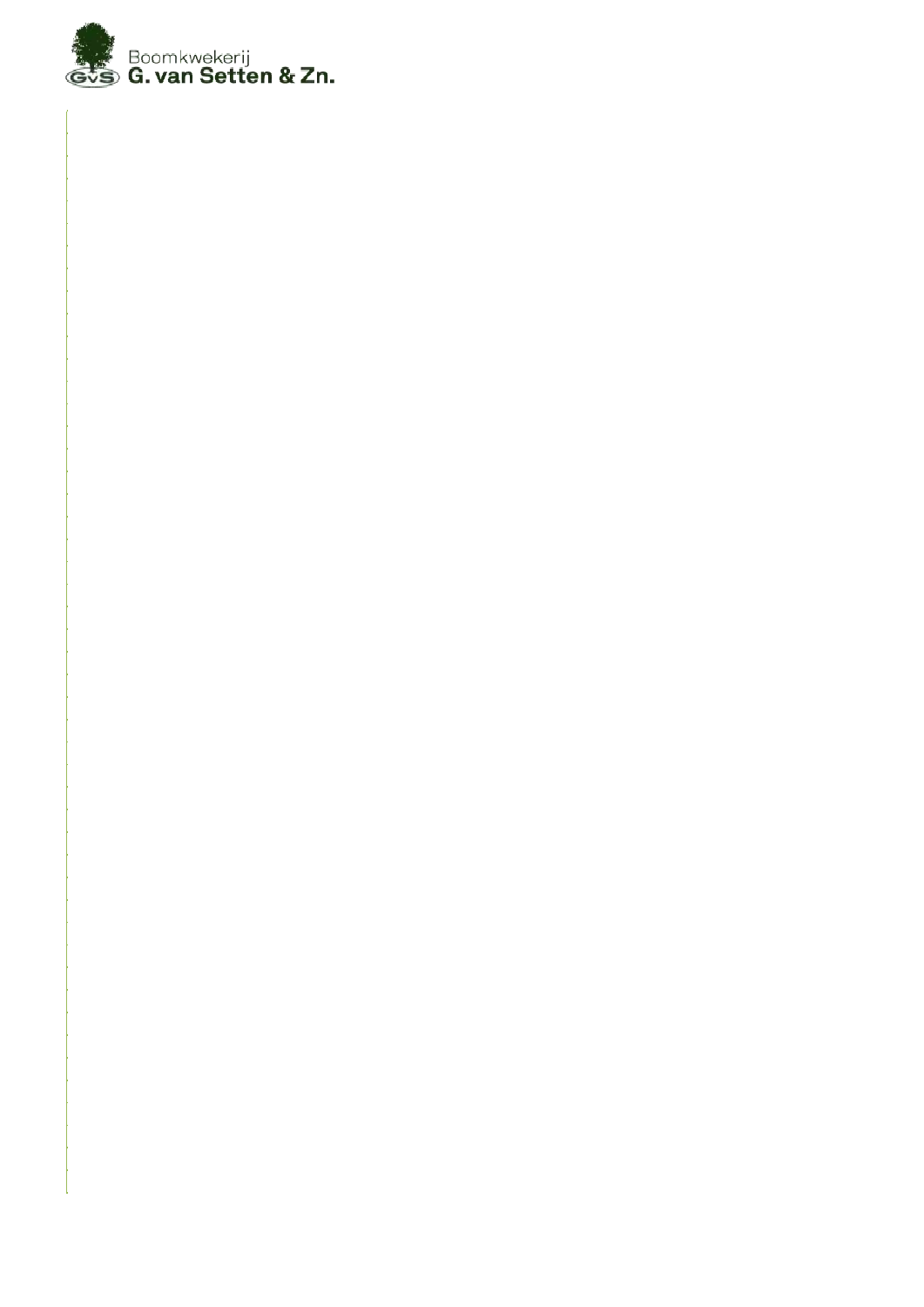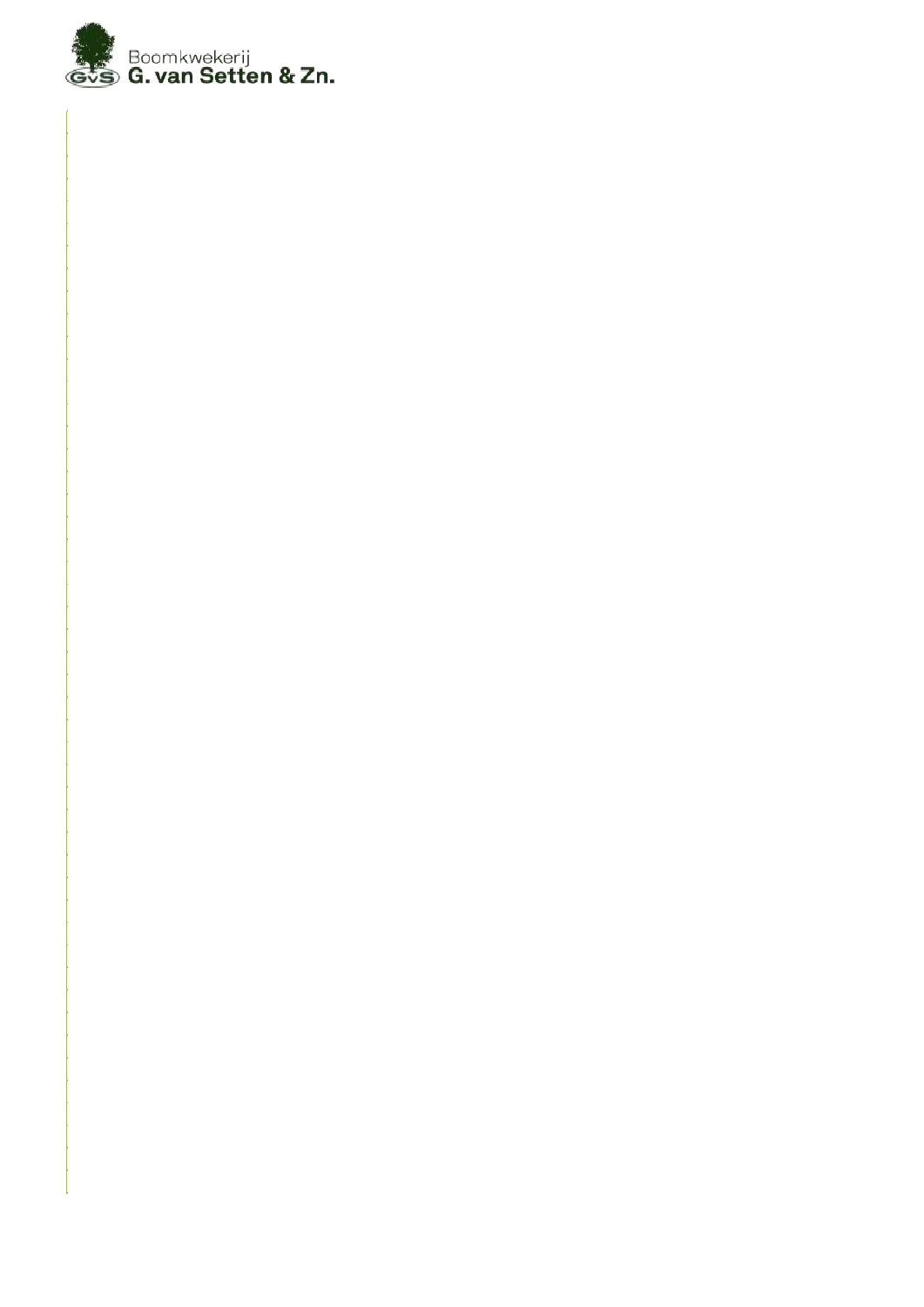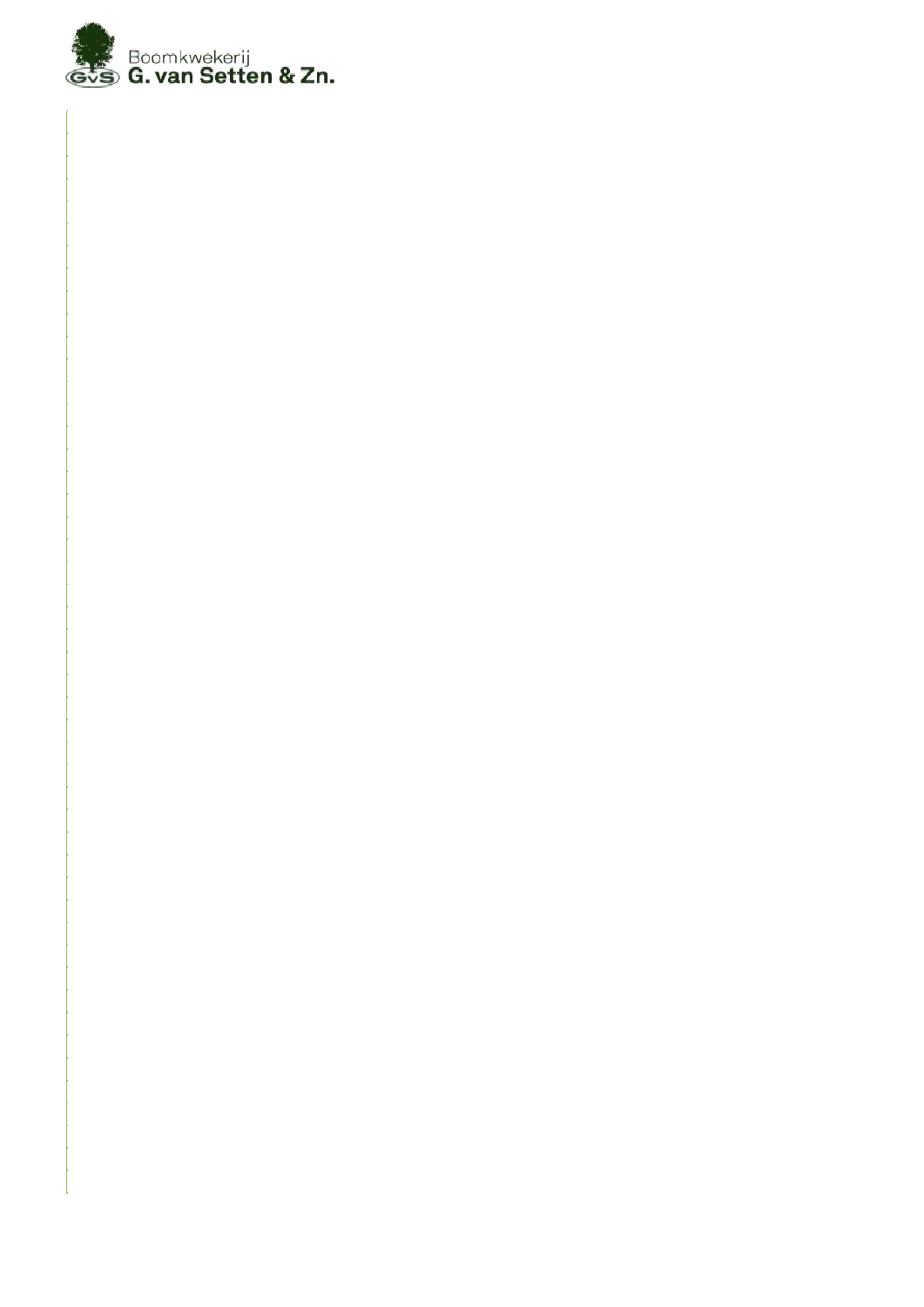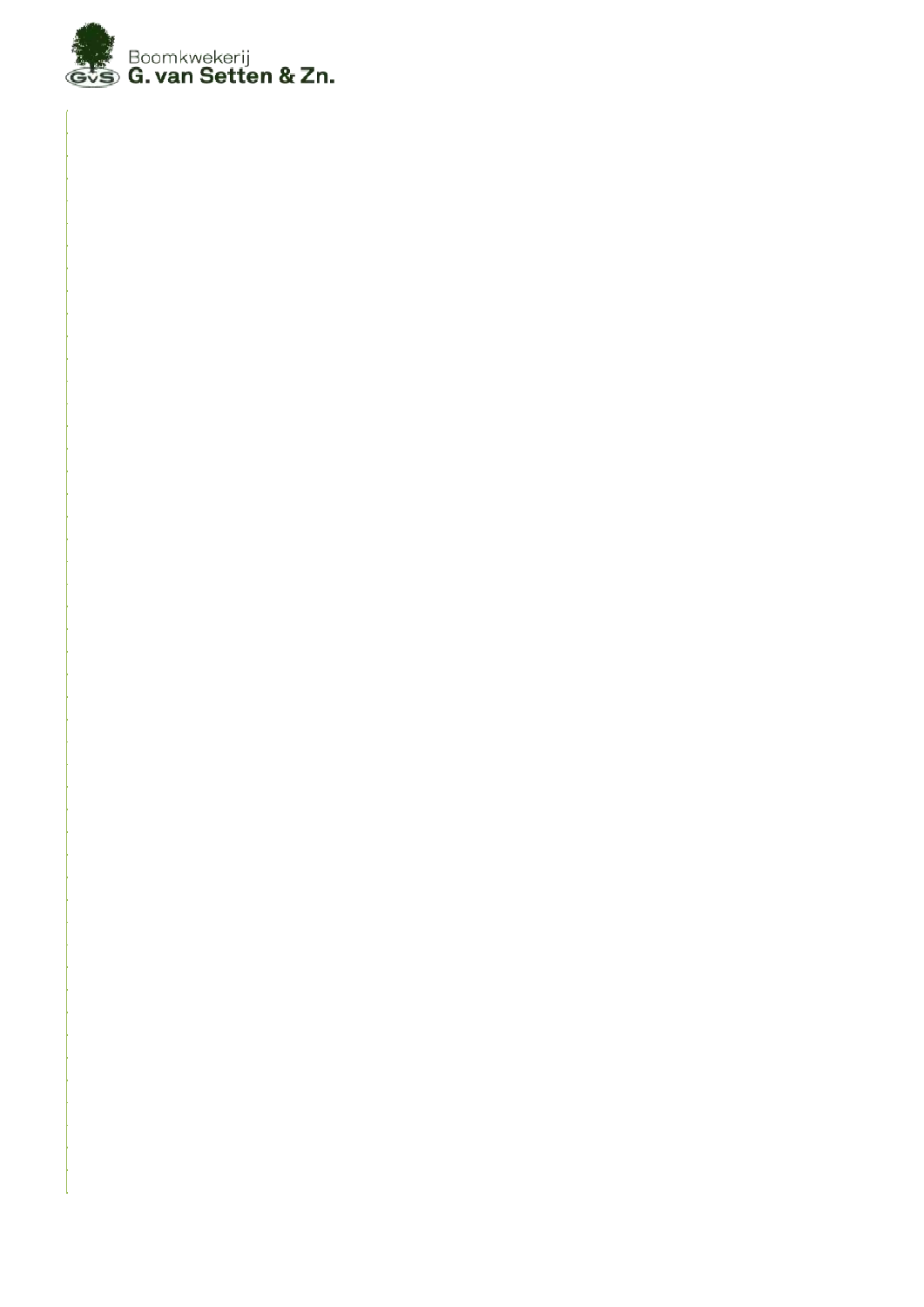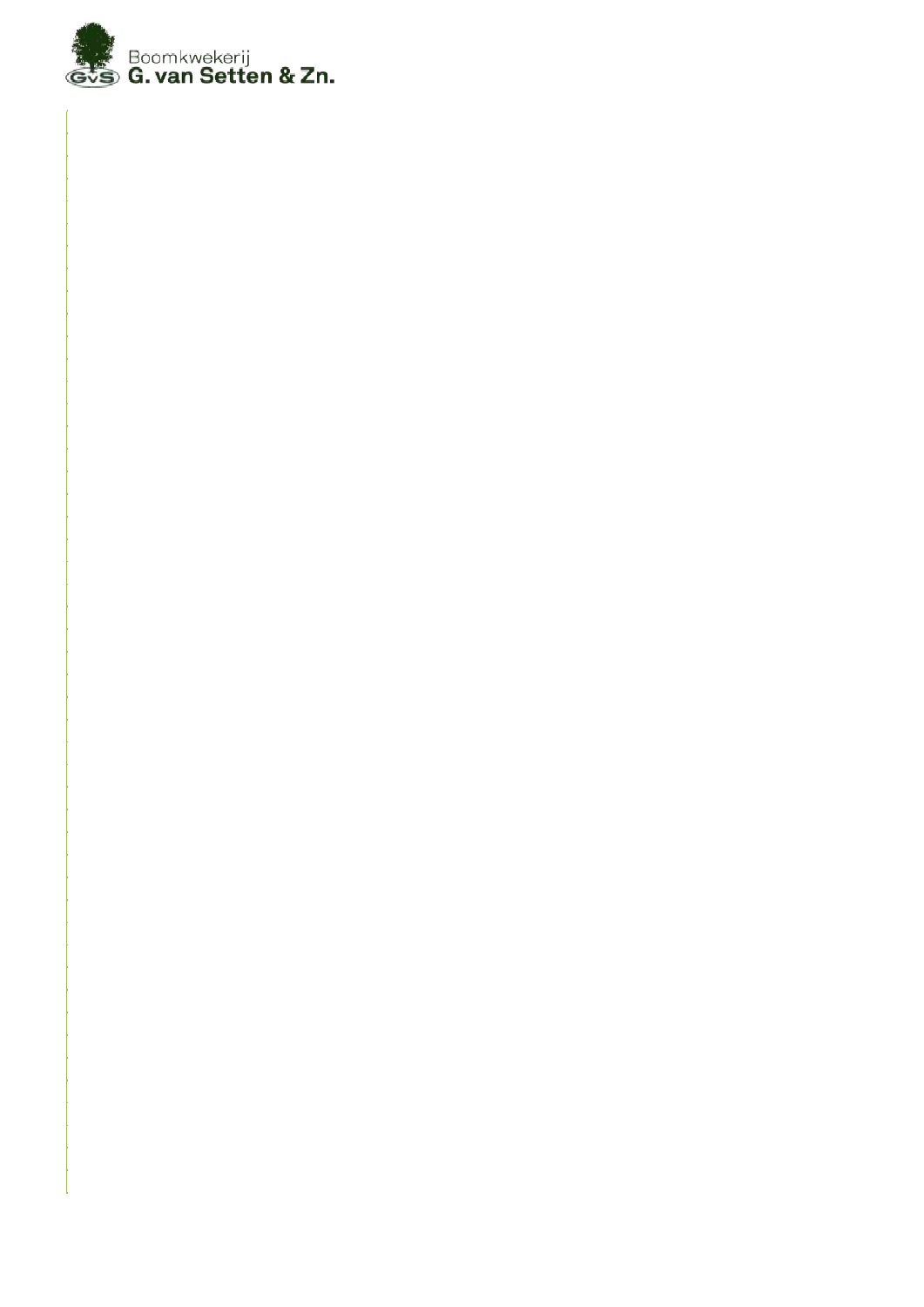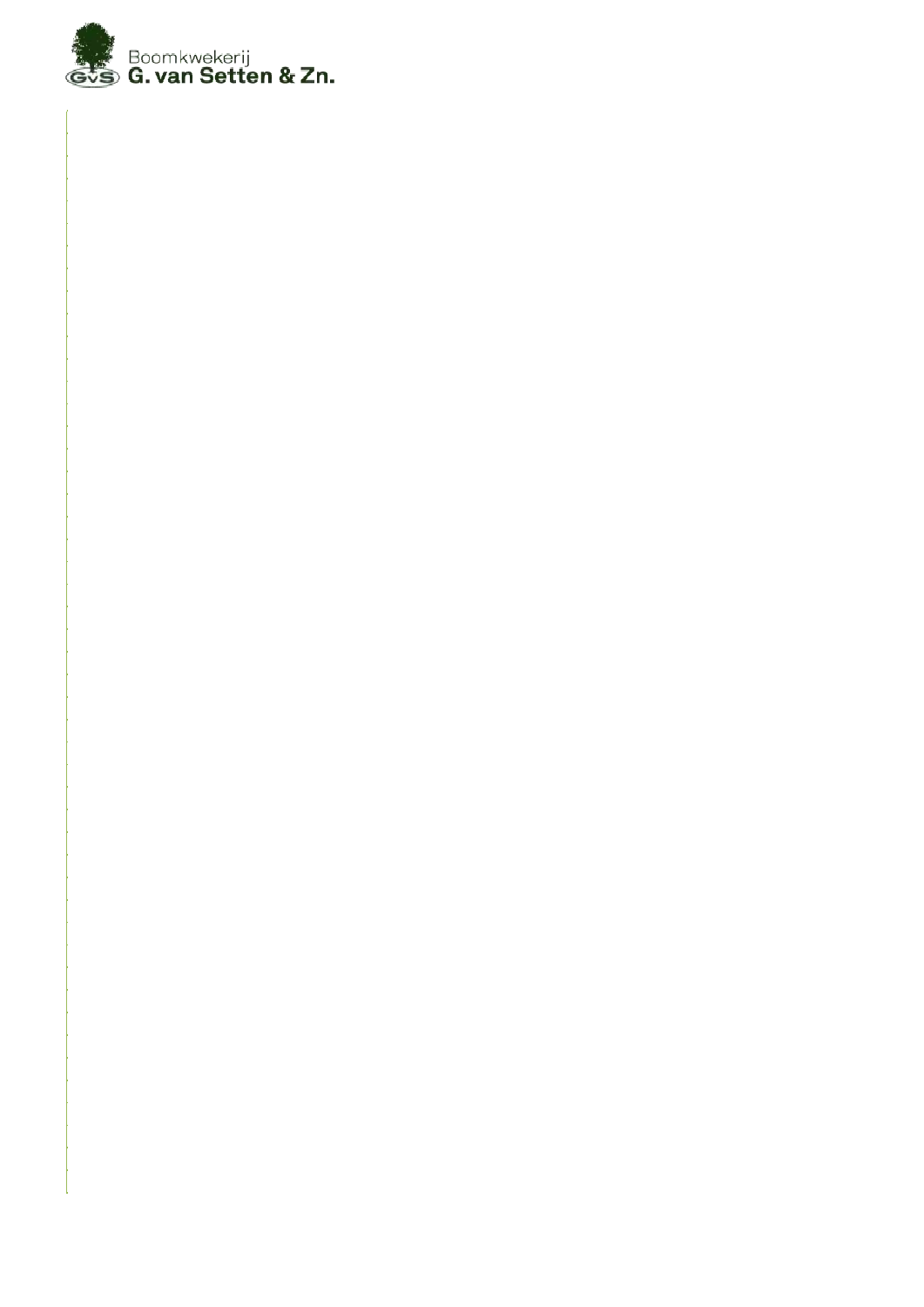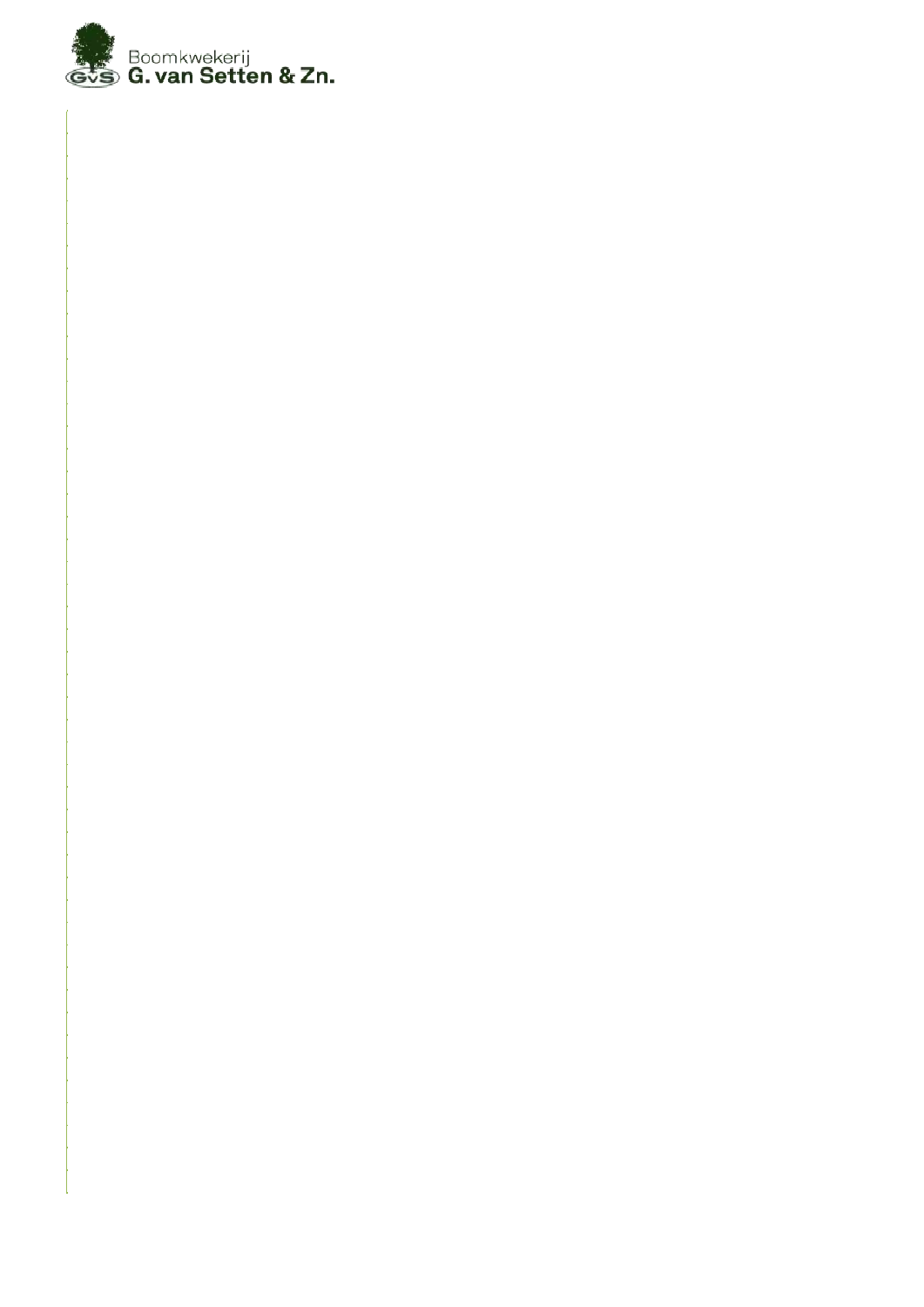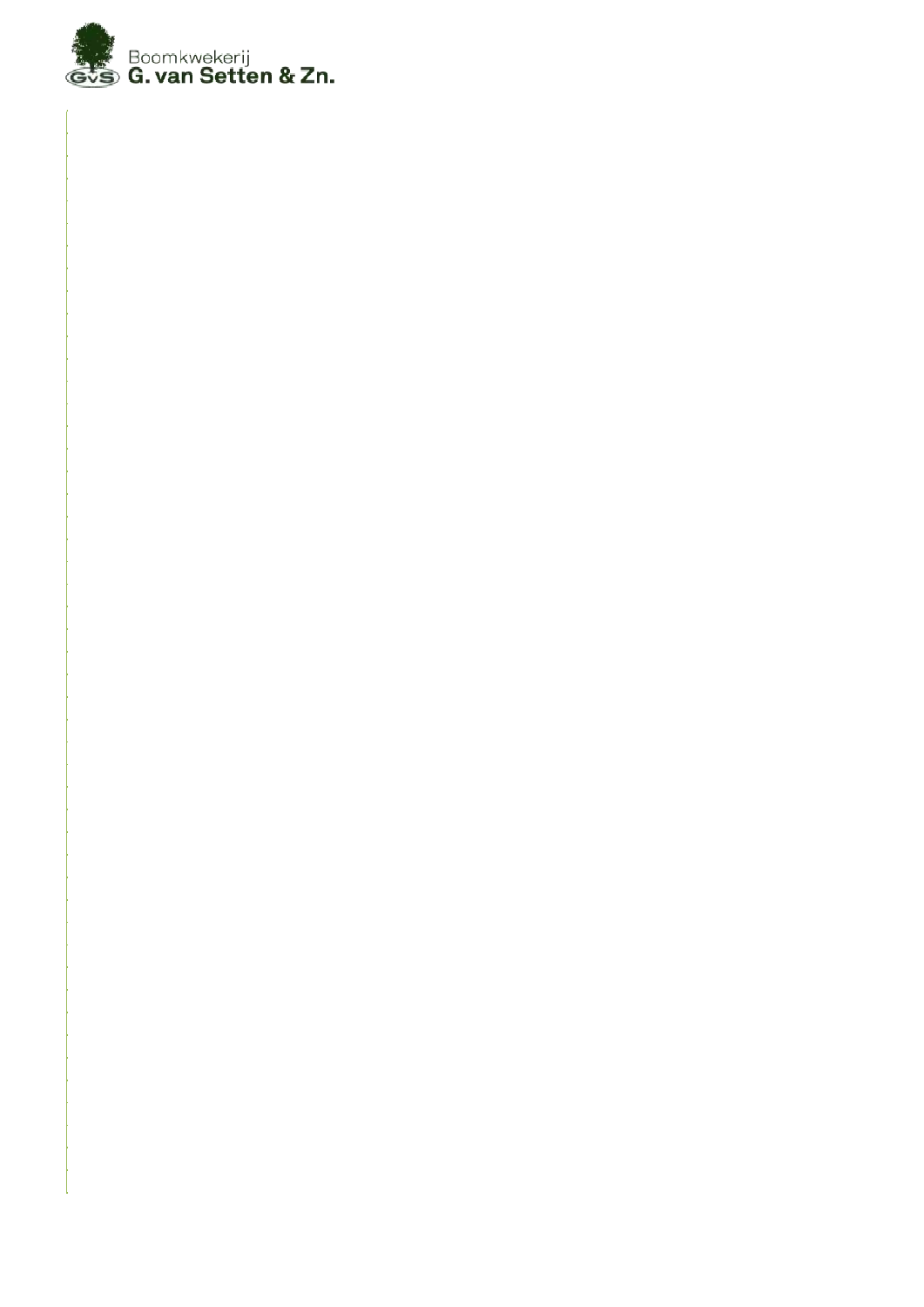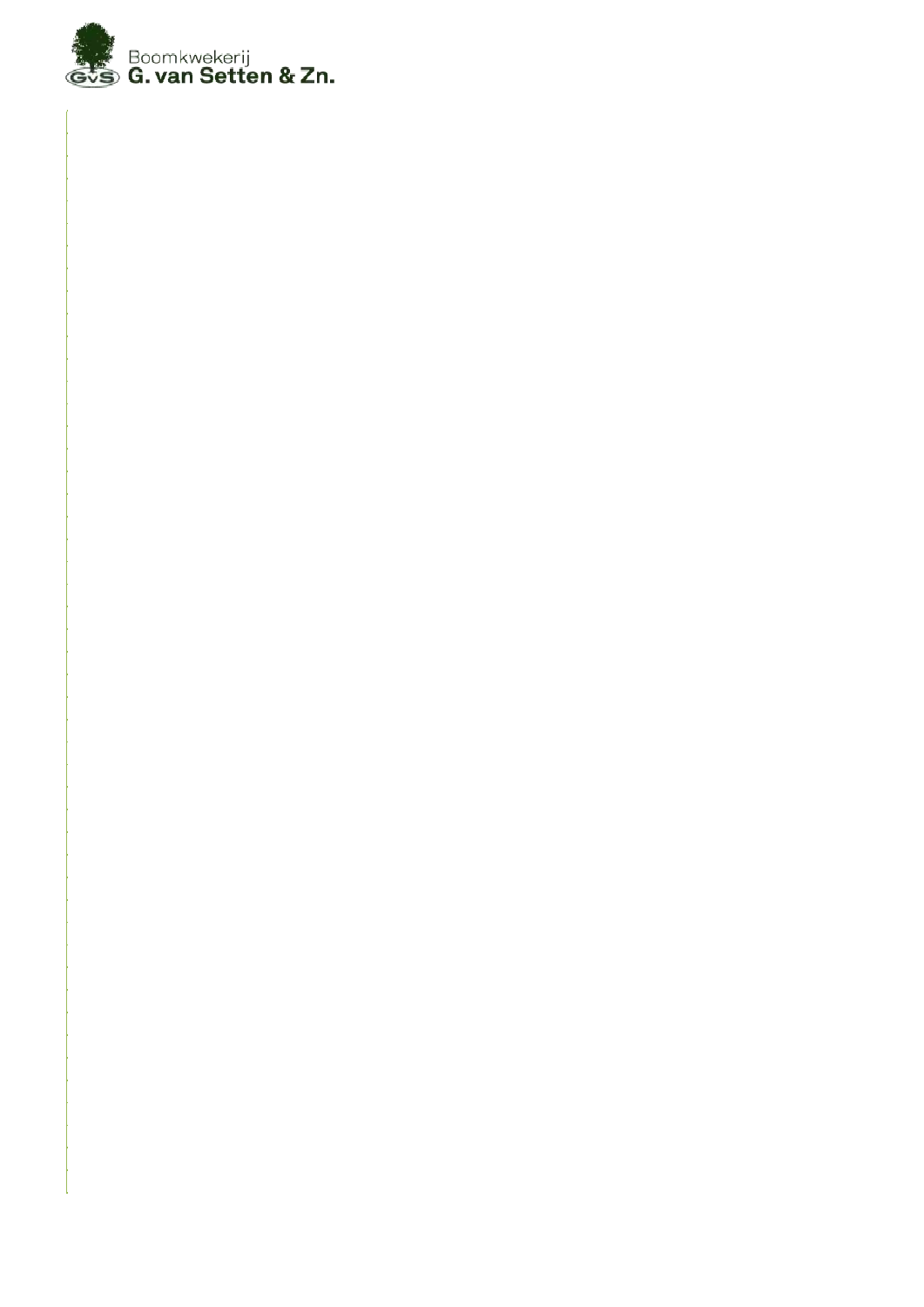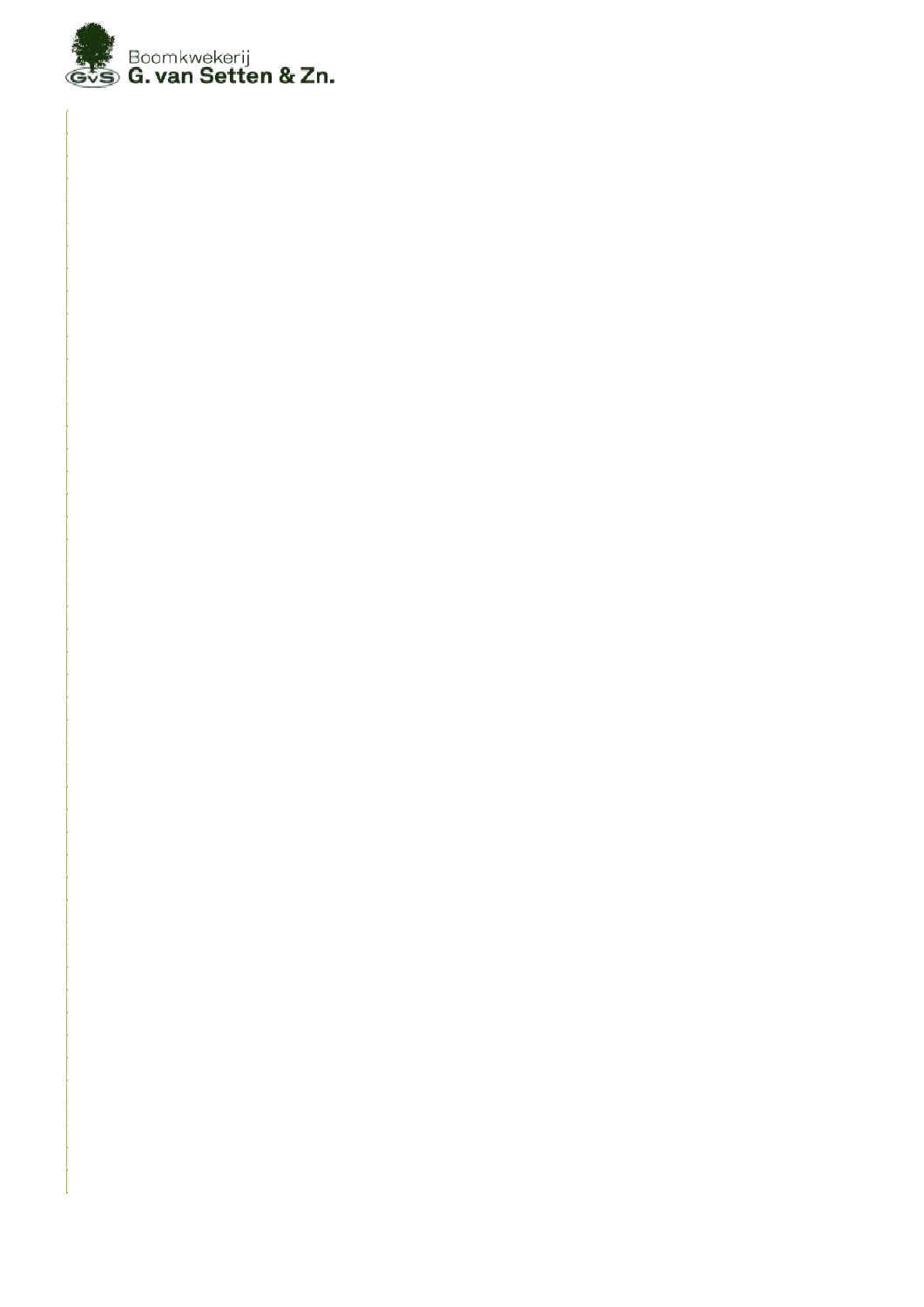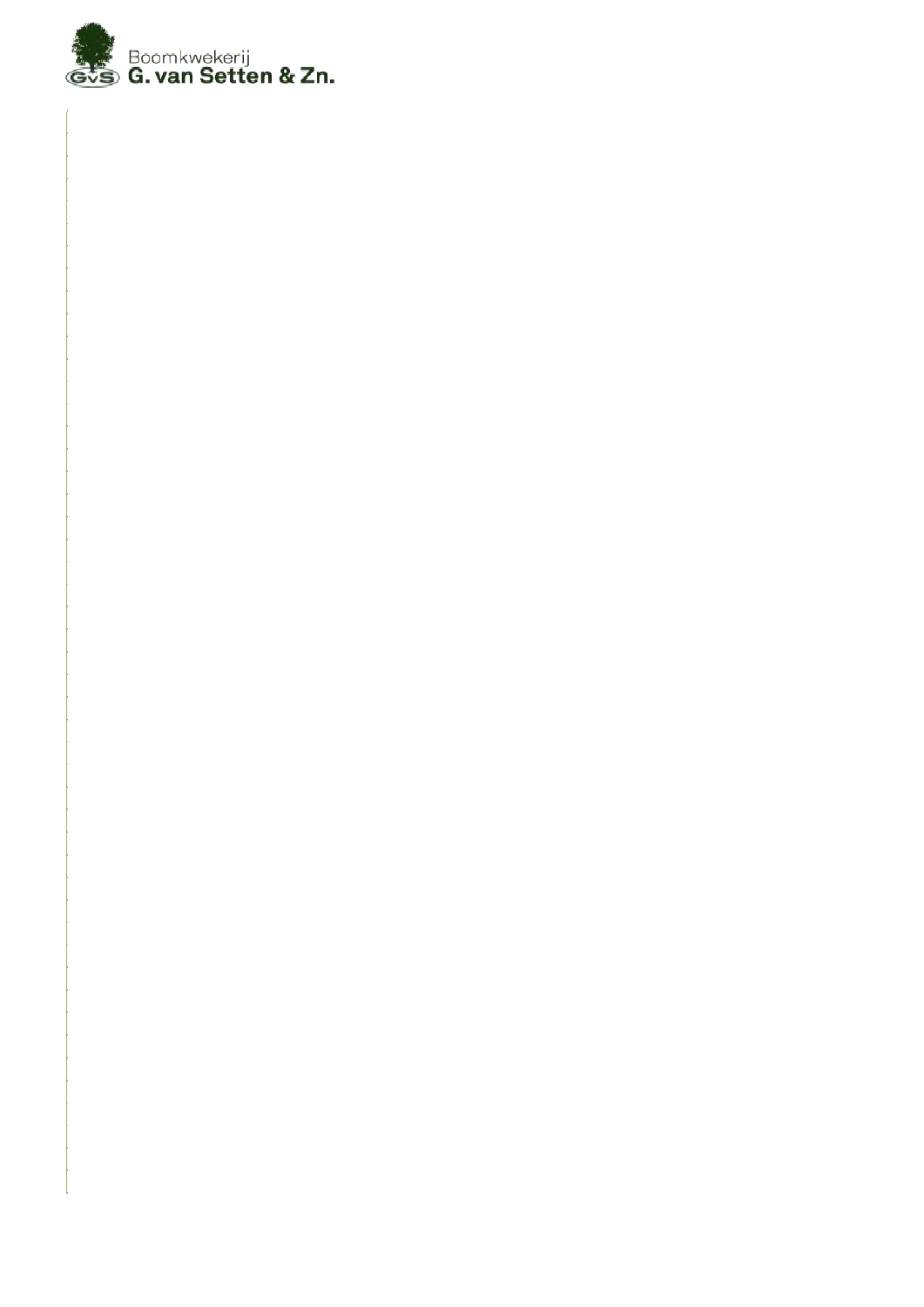